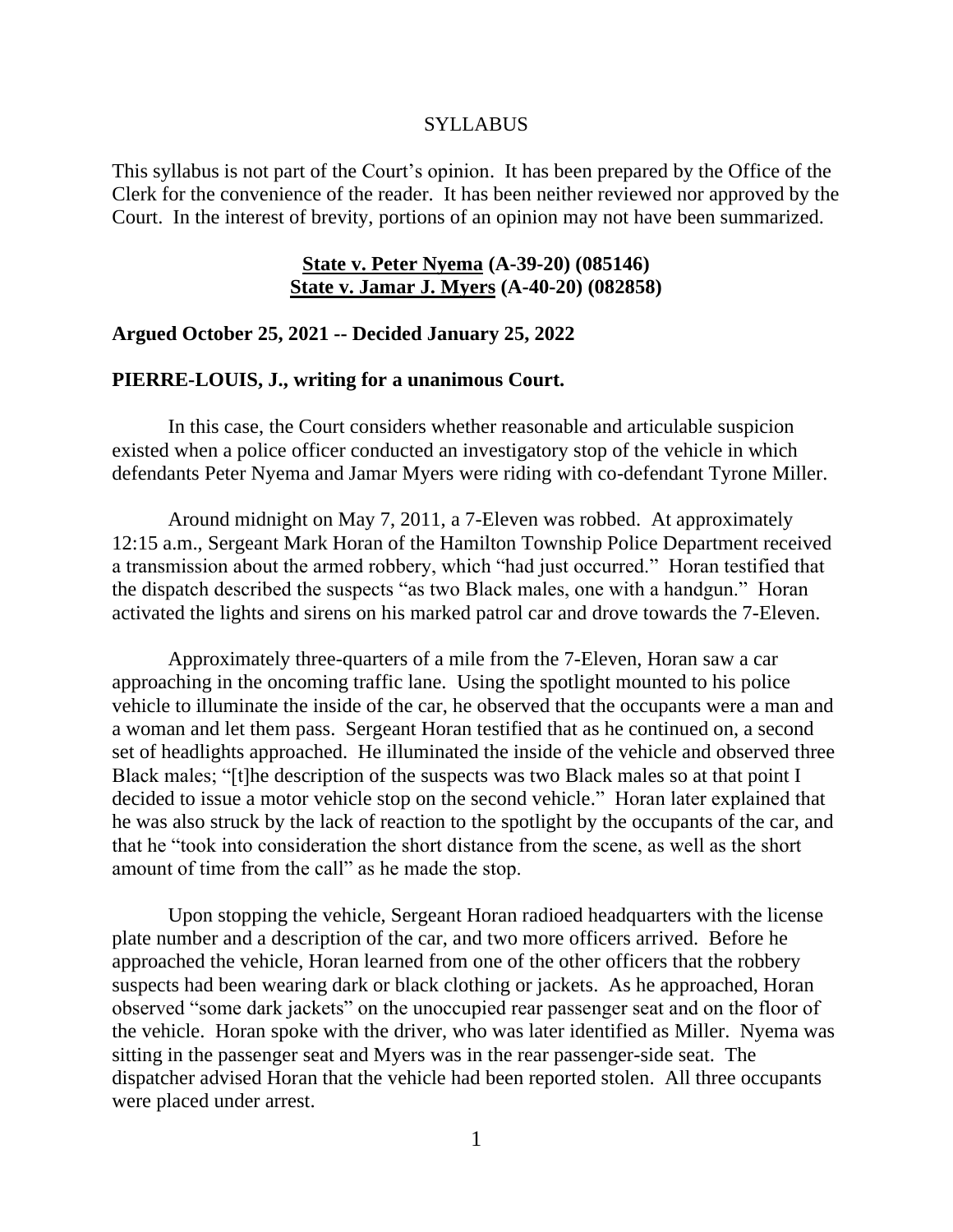More officers arrived on the scene, and while several officers secured the arrestees, others assisted Horan in searching for a weapon. First, Horan retrieved the clothing he had observed from the backseat of the vehicle. Then, he and the other officers searched other parts of the vehicle, locating additional clothing in the trunk and a black semi-automatic handgun under the hood. Searches of the men themselves yielded just under \$600 cash. Approximately \$600 was reported stolen from the 7-Eleven. The vehicle was then impounded, and police transported the three men to the police station.

Miller pled guilty to two weapons offenses and agreed to testify against Nyema and Myers, who jointly moved to suppress the physical evidence seized from the stop. The trial court granted the motion in part as to the items seized from the trunk and the hood. But the court found that the initial stop was supported by reasonable and articulable suspicion, that the retrieval of clothing from the interior of the vehicle was permitted under the plain view exception to the warrant requirement, and that the money was lawfully seized incident to defendants' arrest. As to the robbery of the 7-11, both Myers and Nyema pled guilty to first-degree robbery.

Both defendants appealed from the partial denial of their motion to suppress. In Myers's case, the Appellate Division affirmed. In Nyema's case, the Appellate Division held that the stop was not based on reasonable and articulable suspicion. 465 N.J. Super. 181, 185 (App. Div. 2020). Accordingly, Nyema's conviction was reversed, his sentence vacated, and the matter remanded for further proceedings. Ibid.

The Court granted certification in Nyema. 245 N.J. 256 (2021). On reconsideration, it granted certification in Myers "limited to the issue of whether the police officer had reasonable articulable suspicion to stop the car." 245 N.J. 250, 251 (2021).

**HELD:** The only information the officer possessed at the time of the stop was the race and sex of the suspects, with no further descriptors. That information, which effectively placed every single Black male in the area under the veil of suspicion, was insufficient to justify the stop of the vehicle and therefore does not withstand constitutional scrutiny.

1. Searches and seizures conducted without warrants issued upon probable cause are presumptively unreasonable and are invalid unless they fall within one of the few welldelineated exceptions to the warrant requirement. The exception at issue in this case is an investigative stop, a procedure that involves a relatively brief detention by police during which a person's movement is restricted. An investigative stop or detention does not offend the Federal or State Constitution, and no warrant is needed, if it is based on specific and articulable facts which, taken together with rational inferences from those facts, give rise to a reasonable suspicion of criminal activity. (pp. 21-22)

2. Although reasonable suspicion is a less demanding standard than probable cause, neither inarticulate hunches nor an arresting officer's subjective good faith suffices.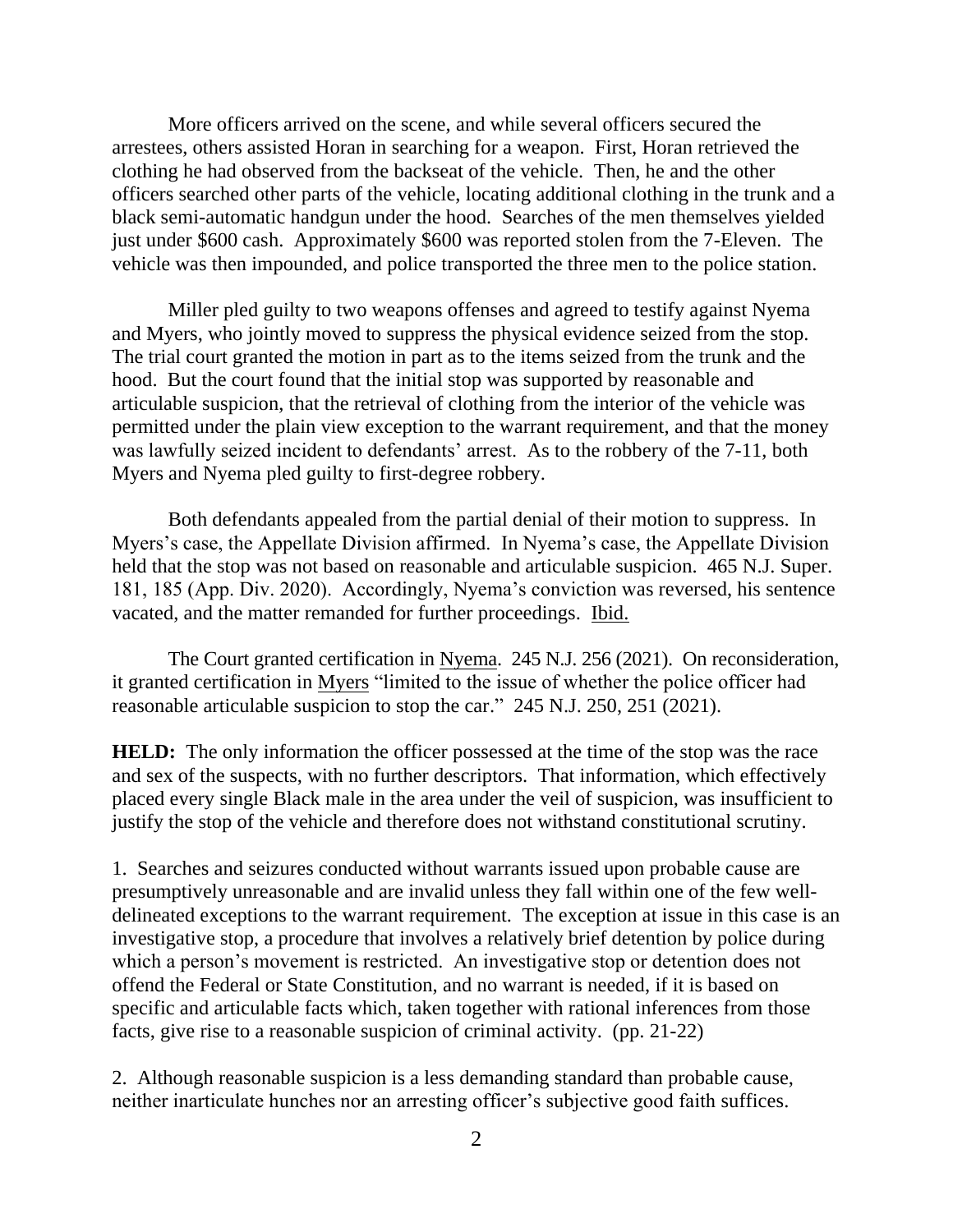Determining whether reasonable and articulable suspicion exists for an investigatory stop is a highly fact-intensive inquiry that demands evaluation of the totality of circumstances surrounding the police-citizen encounter. In many cases, the reasonable suspicion inquiry begins with the description police obtained regarding a person involved in criminal activity and whether that information was sufficient to initiate an investigatory detention. In State v. Shaw, 213 N.J. 398 (2012), and State v. Caldwell, 158 N.J. 452 (1999), the Court determined that police lacked reasonable suspicion to conduct an evidentiary stop based on descriptions limited to the race and sex of the suspect. The Court reviews those cases in detail and notes that even inquiries or investigative techniques that do not qualify as searches and seizures must still comport with the Equal Protection Clause. And New Jersey jurisprudence is well-settled that seemingly furtive movements, without more, are insufficient to constitute reasonable and articulable suspicion. The totality of the circumstances of the encounter must be considered in a factsensitive analysis to determine whether officers objectively possessed reasonable and articulable suspicion to conduct an investigatory stop. (pp. 23-27)

3. Applying those principles, the Court does not find that the information Sergeant Horan possessed at the time of the motor-vehicle stop constituted reasonable and articulable suspicion. Certainly, race and sex -- when taken together with other, discrete factors -can support reasonable and articulable suspicion. But here, the initial description did not provide any additional physical descriptions that would differentiate the two Black male suspects from any other Black men in New Jersey. And the radio dispatch indicated that the store was robbed by two Black men. Sergeant Horan testified that upon seeing three Black males in the vehicle, he inferred that the third was the getaway driver. While Sergeant Horan's inference was reasonable, the reality is that the ambiguous nature of the description could have resulted in Black men in any configuration and using any mode of transportation being stopped because the only descriptors of the suspects were race and sex. Sergeant Horan saw the clothing and learned the car had been reported stolen after the stop, but information acquired after a stop cannot retroactively serve as the basis for the stop. Defendants' non-reaction to the spotlight -- like nervous behavior that courts have reasonably found not to support reasonable suspicion -- did not justify the stop. And even considering the closeness of Sergeant Horan's encounter with defendants in terms of spatial and temporal proximity to the robbery does not add significantly to the analysis of whether the stop was lawful because the 7-Eleven was located on a roadway close to a major interstate highway and the record is unclear as to when the robbery actually occurred. The non-specific and non-individualized factors asserted here do not add up to a totality of circumstances analysis upon which reasonable suspicion can be found. Zero plus zero will always equal zero. (pp. 28-33)

### **AFFIRMED in Nyema; REVERSED and REMANDED in Myers.**

# **CHIEF JUSTICE RABNER and JUSTICES ALBIN, PATTERSON, FERNANDEZ-VINA, and SOLOMON join in JUSTICE PIERRE-LOUIS's opinion.**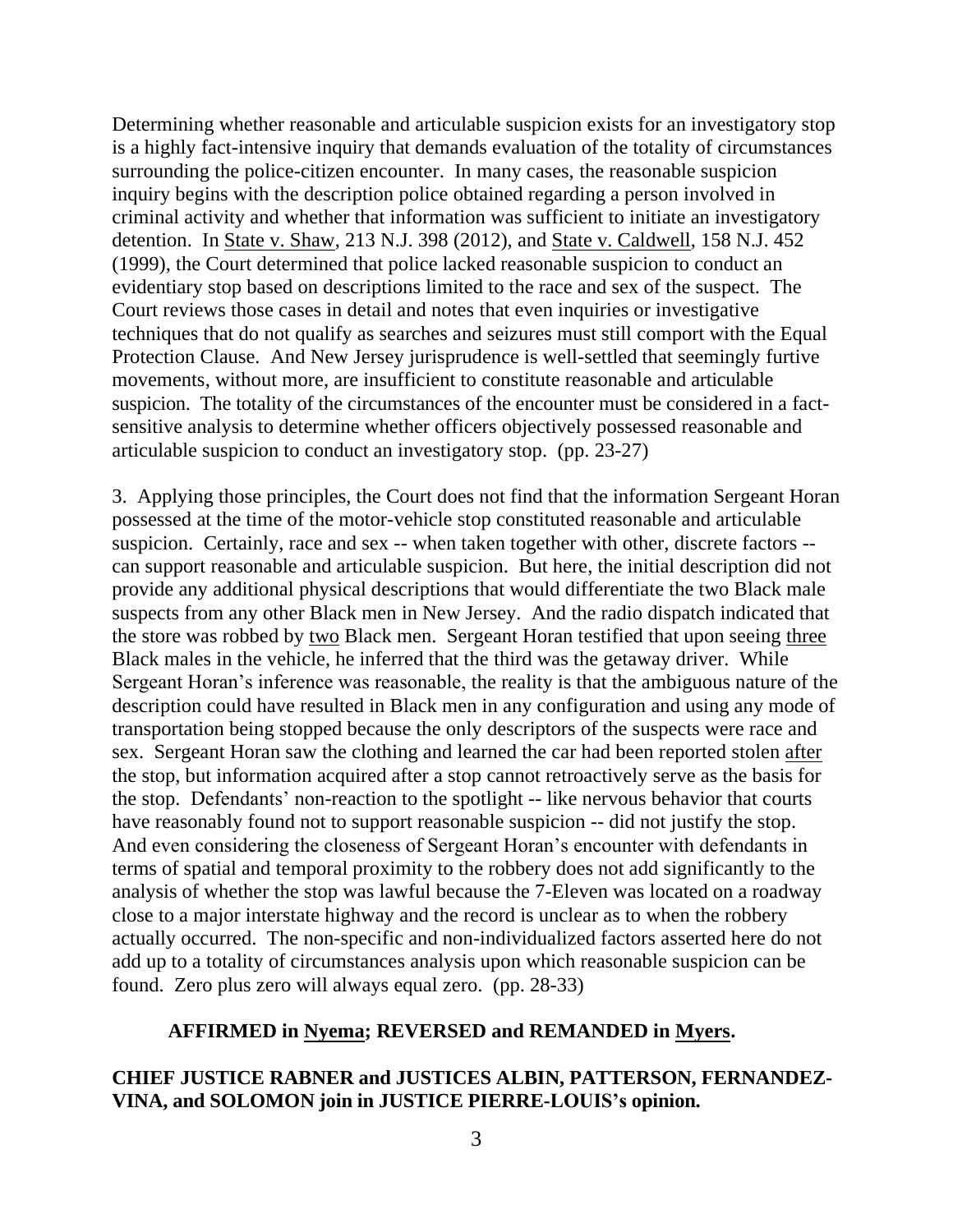SUPREME COURT OF NEW JERSEY A-39 September Term 2020 A-40 September Term 2020 085146 and 082858

State of New Jersey,

Plaintiff-Appellant,

v.

Peter Nyema, a/k/a Pete Dinah, Kareem T. Jeffries, Hne Nyema, and Pete Nyme,

Defendant-Respondent.

State of New Jersey,

Plaintiff-Respondent,

v.

Jamar J. Myers,

Defendant-Appellant.

State v. Peter Nyema (A-39-20): On certification to the Superior Court, Appellate Division, whose opinion is reported at 465 N.J. Super. 181 (App. Div. 2020).

> State v. Jamar J. Myers (A-40-20): On certification to the Superior Court, Appellate Division.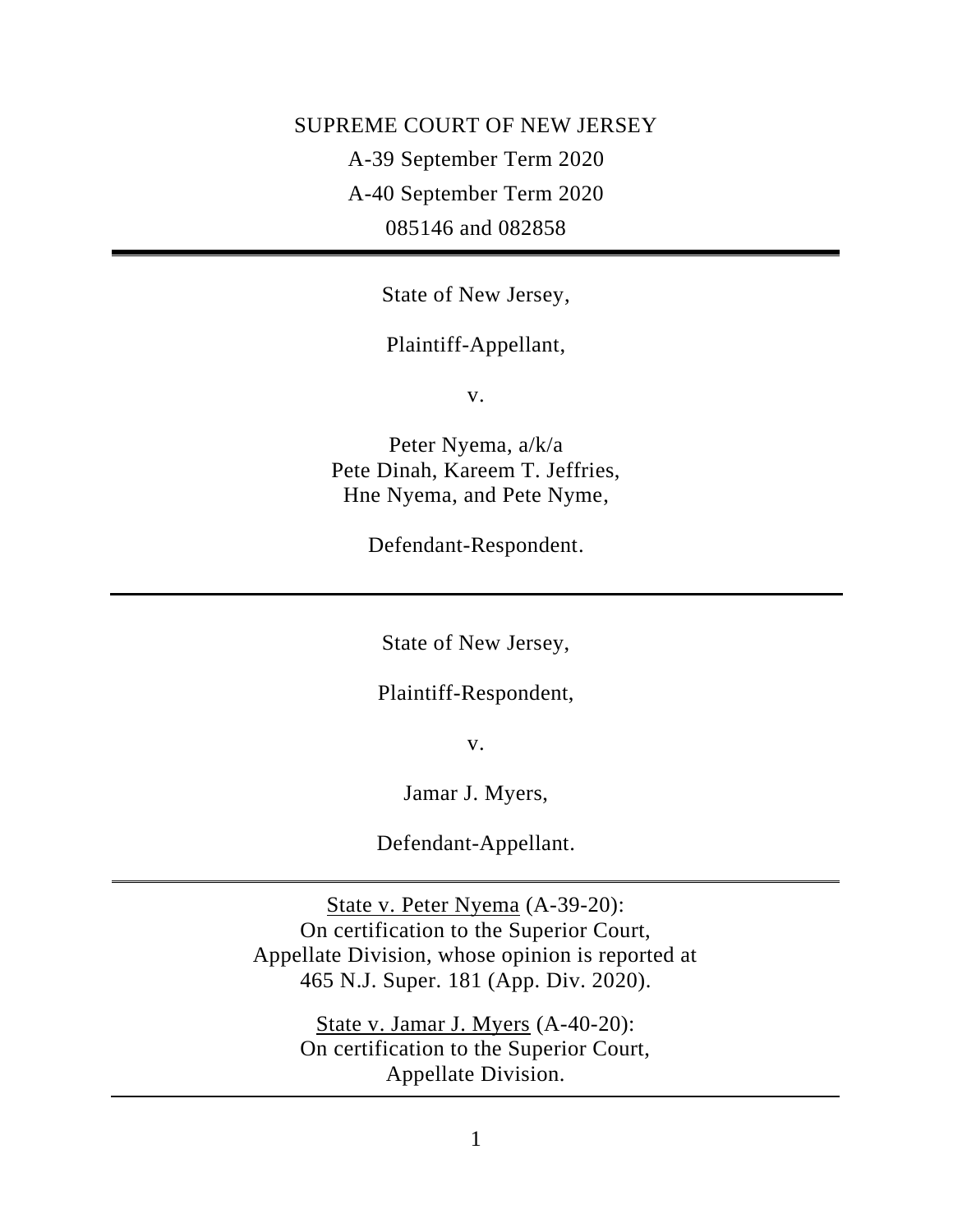| Argued           | Decided          |  |
|------------------|------------------|--|
| October 25, 2021 | January 25, 2022 |  |

Michael D. Grillo, Assistant Prosecutor, argued the cause for appellant in State v. Nyema (A-39-20) and respondent in State v. Myers (A-40-20) (Angelo J. Onofri, Mercer County Prosecutor, attorney; Randolph E. Mershon, III, Assistant Prosecutor, of counsel and on the briefs, and Laura Sunyak, Assistant Prosecutor, on the briefs).

Alyssa Aiello, Assistant Deputy Public Defender, argued the cause for respondent in State v. Nyema (A-39-20) (Joseph E. Krakora, Public Defender, attorney; Alyssa Aiello, of counsel and on the briefs).

Tamar Y. Lerer, Assistant Deputy Public Defender, argued the cause for appellant in State v. Myers (A-40- 20) (Joseph E. Krakora, Public Defender, attorney; Tamar Y. Lerer, of counsel and on the briefs).

Steven A. Yomtov, Deputy Attorney General, argued the cause for amicus curiae Attorney General of New Jersey in State v. Nyema (A-39-20) and in State v. Myers (A-40- 20) (Andrew J. Bruck, Acting Attorney General, attorney; Carol M. Henderson, Assistant Attorney General, of counsel, and Steven A. Yomtov, of counsel and on the briefs).

Alexander Shalom argued the case for amicus curiae 66 Black ministers and other clergy members in State v. Nyema (A-39-20) and in State v. Myers (A-40-20) (American Civil Liberties Union of New Jersey Foundation, attorneys; Alexander Shalom, Jeanne LoCicero, and Karen Thompson, on the briefs).

Raymond Brown argued the cause for amici curiae Latino Leadership Alliance of New Jersey and National Coalition of Latino Officers in State v. Nyema (A-39-20) and State v. Myers (A-40-20) (Pashman Stein Walder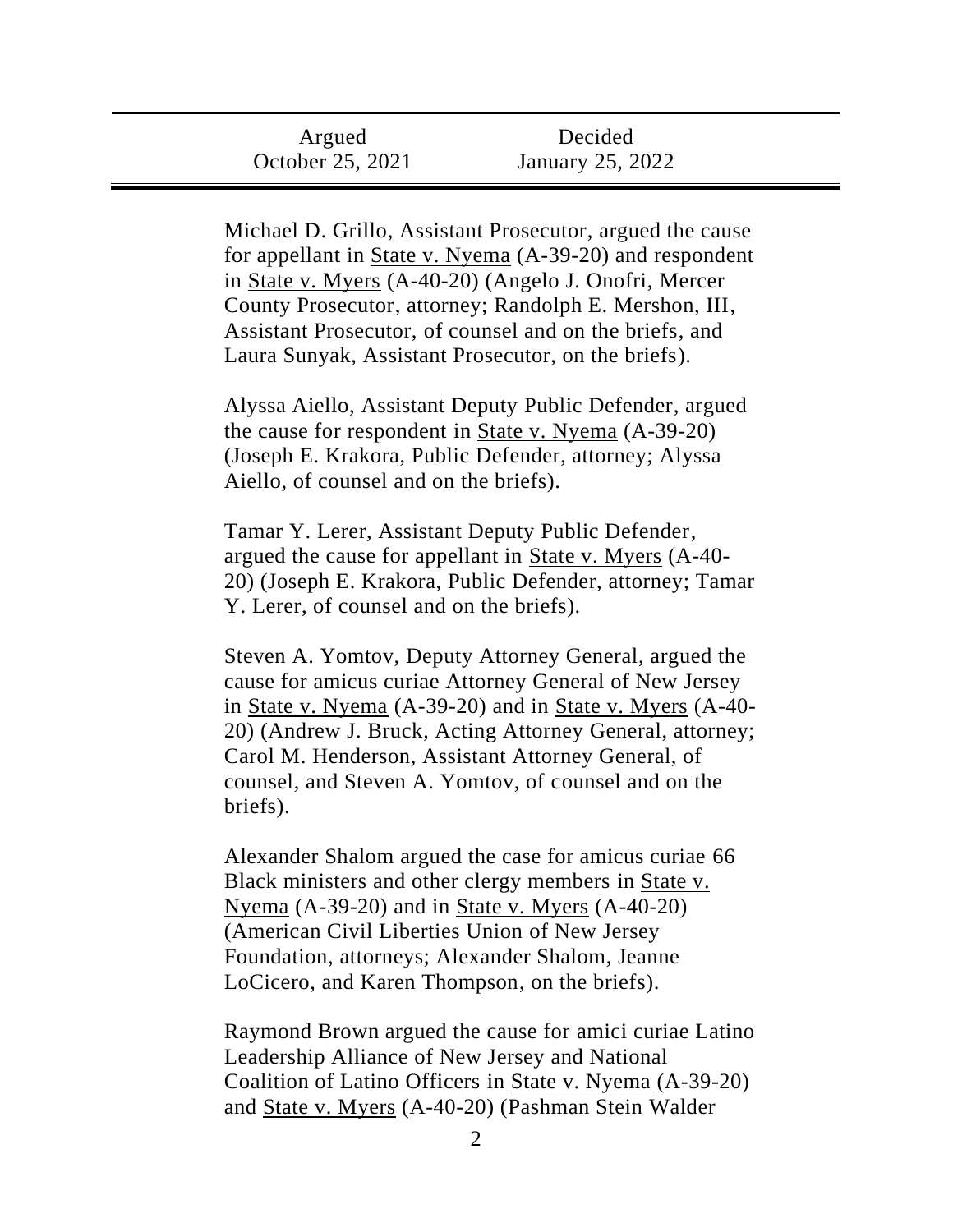Hayden, attorneys; CJ Griffin and Darcy Baboulis-Gyscek, on the briefs).

Robert J. DeGroot argued the cause for amicus curiae Association of Criminal Defense Lawyers of New Jersey in State v. Nyema (A-39-20) and State v. Myers (A-40- 20) (Oleg Nekritin, on the briefs).

Joseph M. Mazraani submitted a brief on behalf of amicus curiae Kristin Henning of the Georgetown Law Juvenile Justice Clinic & Initiative in State v. Nyema (A-39-20) and State v. Myers (A-40-20) (Mazraani  $&$ Liguori, and Georgetown Juvenile Justice Clinic & Initiative, attorneys; Joseph M. Mazraani, and Kristin Henning, of the District of Columbia bar, admitted pro hac vice, on the briefs).

Jonathan Romberg submitted a brief on behalf of amicus curiae Seton Hall University School of Law Center for Social Justice in State v. Myers (A-40-20) (Seton Hall University Scott of Law Center for Social Justice, attorneys; Jonathan Romberg, of counsel and on the brief).

## JUSTICE PIERRE-LOUIS delivered the opinion of the Court.

In this case, we must determine whether reasonable and articulable suspicion existed when a police officer conducted an investigatory stop of the vehicle in which defendants were riding. After the robbery of a 7-Eleven store in Hamilton, police dispatch alerted officers that the suspects were two Black males, one armed with a gun. Sergeant Mark Horan heard the radio transmission and made his way to the scene. While en route, Sergeant Horan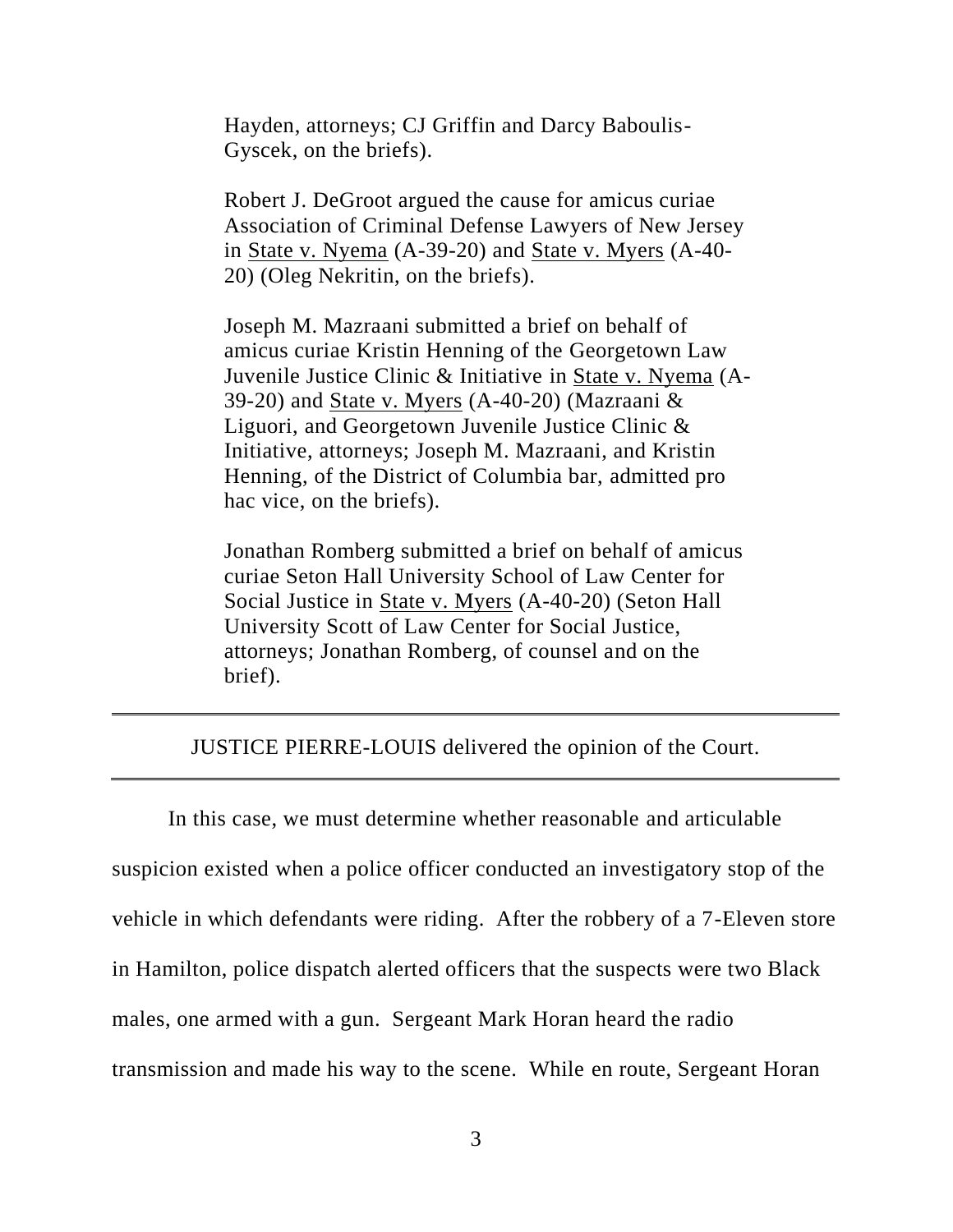used the mounted spotlight on his marked police car to illuminate the interior of passing vehicles in order to search for the robbery suspects. In the first vehicle Horan encountered, a man and a woman reacted with annoyance and alarm when Horan shone the spotlight into their car. When Horan came across a second vehicle, approximately three-quarters of a mile from the store, he illuminated the interior of the car with the spotlight and saw three Black males inside. According to Horan, the men did not react to the spotlight at all. Horan viewed that non-reaction as "odd" considering the reaction of the passengers in the first car. At that point, the only information Horan had about the robbery was that the suspects were two Black males, one with a gun, who fled the robbery on foot. Dispatch had not provided any additional identifiers.

Based on the race and sex of the occupants and their non-reaction to the spotlight, Sergeant Horan executed a motor vehicle stop of the car. After stopping the car, Horan learned that the vehicle had been reported stolen so defendants were placed under arrest. A search of the car revealed dark clothing -- clothes matching what the suspects were wearing during the robbery -- and a handgun hidden under the hood of the car.

Defendants Peter Nyema, Jamar Myers, and a third co-defendant were charged with a host of offenses related to the 7-Eleven robbery. Nyema and Myers jointly moved to suppress the items seized during the search of the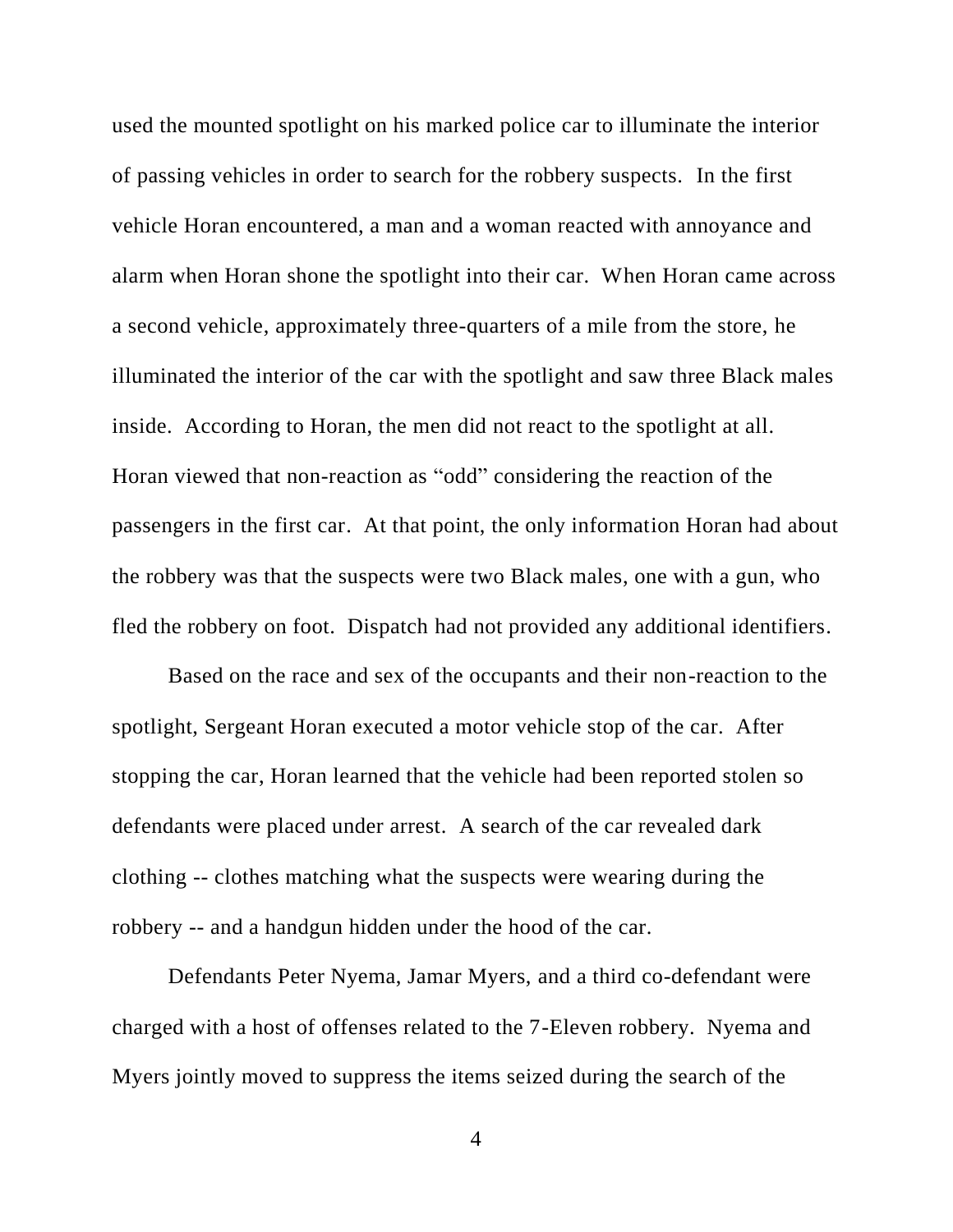vehicle, arguing that the stop was unlawful because it was not based on reasonable suspicion. The trial court denied the motion to suppress and both Myers and Nyema eventually pled guilty to first-degree robbery.

In separate appeals, both men challenged the denial of the motion to suppress, resulting in opposite Appellate Division outcomes. In Myers's appeal, an Appellate Division panel affirmed the trial court's denial of the motion to suppress, ruling that the stop was supported by reasonable suspicion. In Nyema's appeal, a different Appellate Division panel reversed the trial court and vacated Nyema's conviction and sentence, finding that Sergeant Horan did not have reasonable suspicion to conduct the stop of the car.

We granted both defendants' petitions for certification on the question of whether reasonable and articulable suspicion existed to stop the car. We now reverse the Myers decision and affirm in Nyema. The only information the officer possessed at the time of the stop was the race and sex of the suspects, with no further descriptors. That information, which effectively placed every single Black male in the area under the veil of suspicion, was insufficient to justify the stop of the vehicle and therefore does not withstand constitutional scrutiny.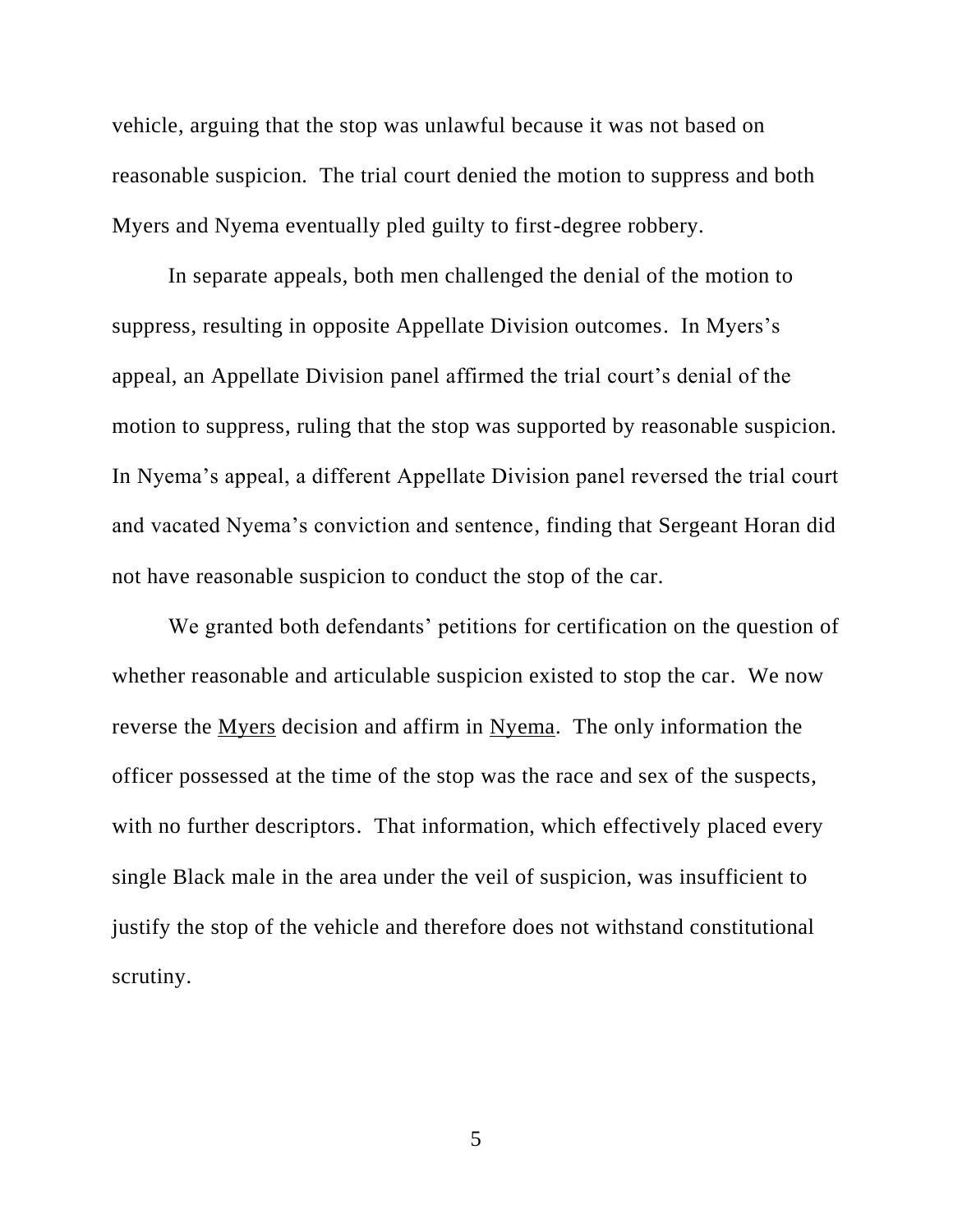We rely on the testimony developed at the evidentiary hearing on defendants' motion to suppress for the following summary.

Around midnight on May 7, 2011, a 7-Eleven in Hamilton, New Jersey was robbed. At approximately 12:15 a.m., Sergeant Mark Horan of the Hamilton Township Police Department received a transmission about the armed robbery, which "had just occurred." Horan testified that the dispatch described the suspects "as two Black males, one with a handgun."

Horan activated the lights and sirens on his marked patrol car and drove towards the 7-Eleven at a "relatively high speed" for one to two minutes, shutting off the lights and sirens as he drew closer. According to Sergeant Horan, traffic was light because it was late at night. Approximately threequarters of a mile from the 7-Eleven, Horan saw a car approaching in the oncoming traffic lane. Using the spotlight mounted to his police vehicle to illuminate the inside of the car, $<sup>1</sup>$  he observed that the occupants were a man</sup> and a woman and let them pass. Sergeant Horan testified as follows:

> I continued on. The second set of headlights approached me, I illuminated the inside of that vehicle and I observed three Black males, you know, that went past me.

<sup>&</sup>lt;sup>1</sup> This was not a standard procedure sanctioned by the Hamilton Police Department, but a technique that Horan employed while searching for suspects at night.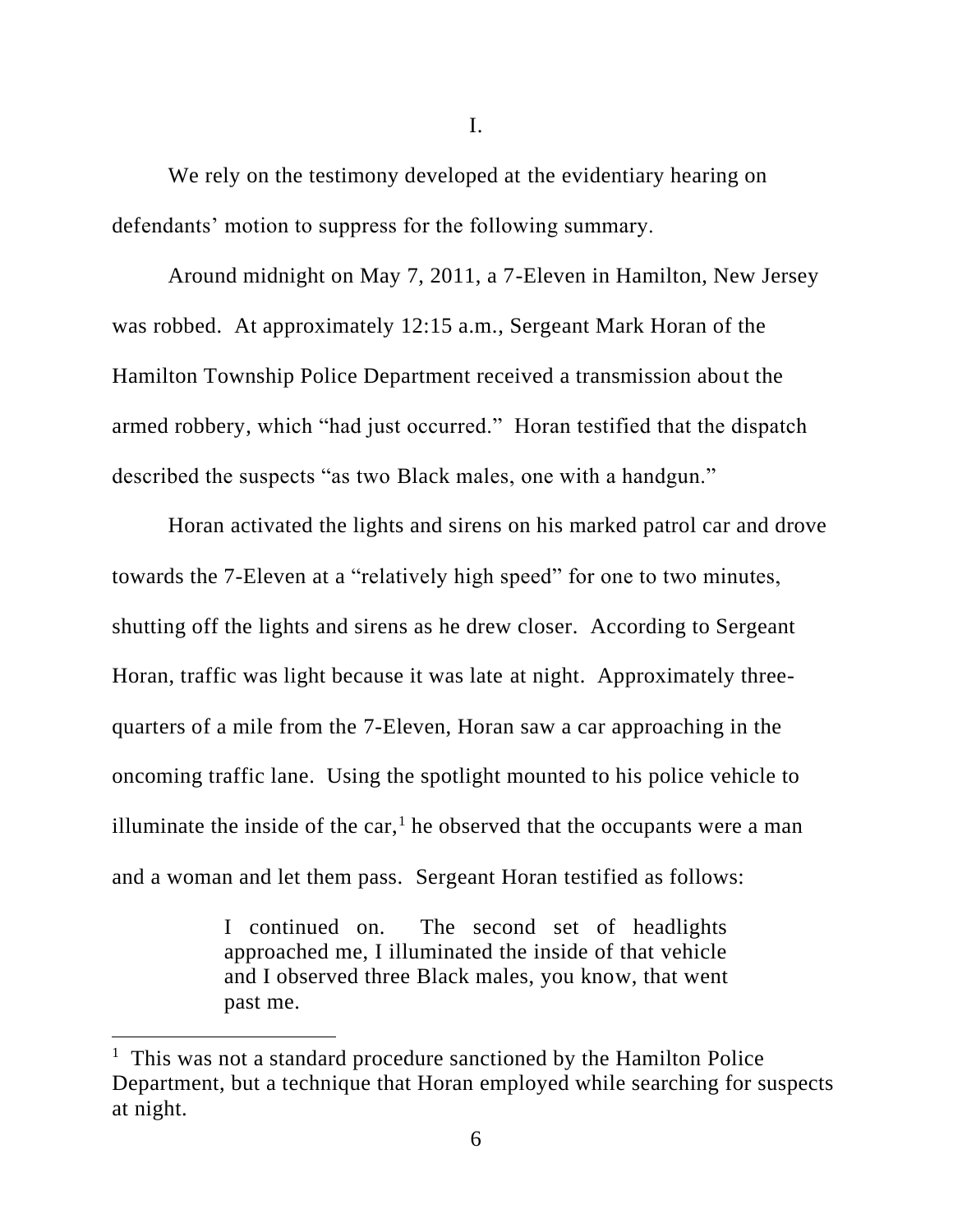The description of the suspects was two Black males so at that point I decided to issue a motor vehicle stop on the second vehicle.

He would later explain that the man and the woman in the first vehicle reacted to the spotlight with "alarm or annoyance," and that the "driver shielded his eyes a little bit." In contrast, the occupants of the second vehicle, including defendants, showed no reaction and kept looking straight ahead. Horan testified that the occupants of the second vehicle "were all males, Black males. And I received no response from any of them that I could observe, no one looked at me, no one turned towards the car. It was as if I wasn't there." He explained that this non-reaction "struck [him] as odd." He further testified that it was his "experience that sometimes people who prefer not to be noticed tend to ignore the spotlight."

Upon witnessing the non-reaction of the vehicle's occupants, Horan activated his lights and executed a stop of the second vehicle. Horan testified that at the time of the stop,

> [t]he sex and race were consistent with that of the description. I had three occupants in the vehicle. The suspects were described at the time of the call as two. So I had, at least, that. I took into consideration the short distance from the scene, as well as the short amount of time from the call and all those things considered is what I took into consideration to effect the stop.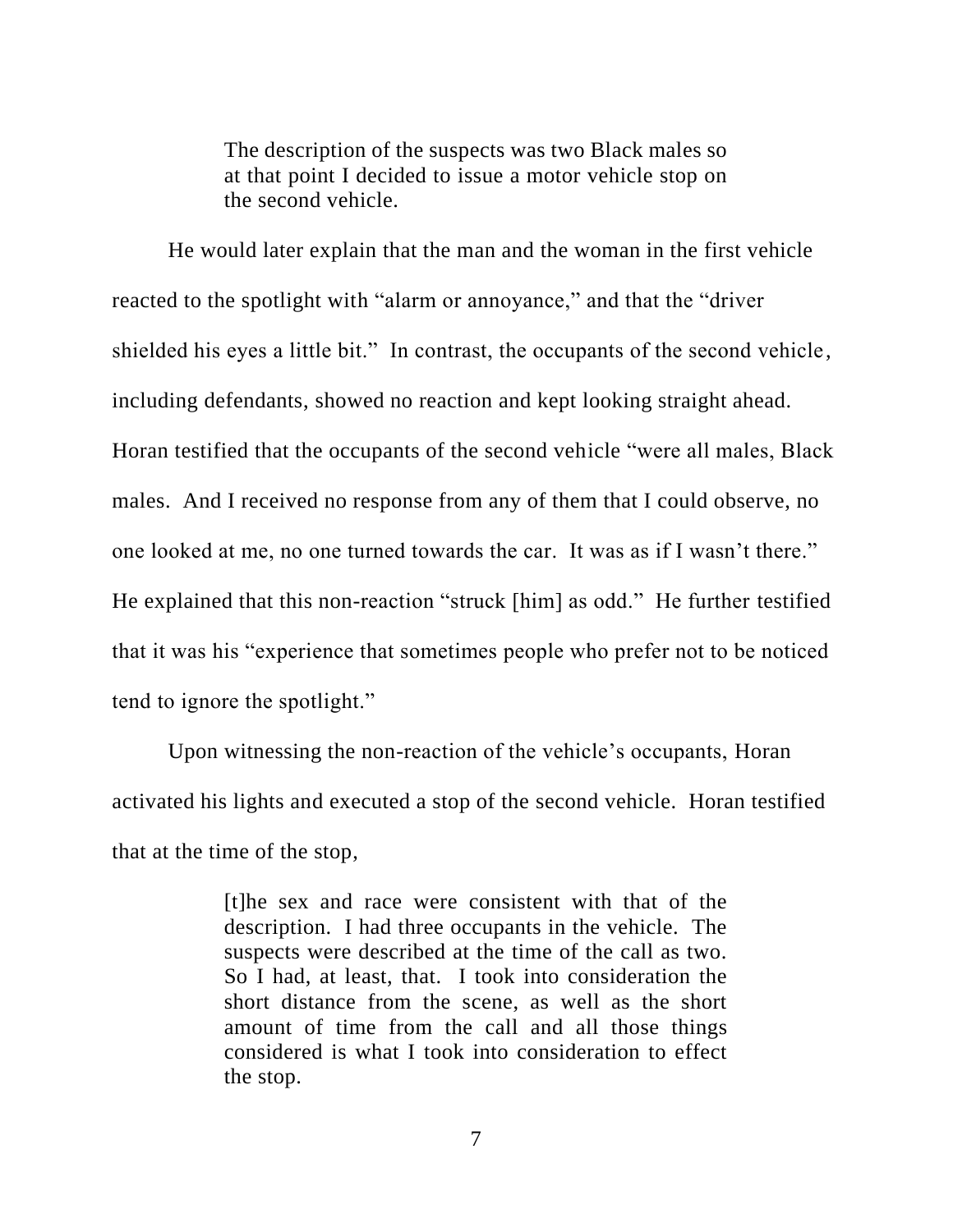Upon stopping the vehicle, Sergeant Horan radioed headquarters with the license plate number and a description of the car -- a 2000 silver Toyota Corolla with Pennsylvania license plates.

Two more officers arrived just as Horan was exiting his patrol car. All three approached the vehicle with their weapons drawn. Horan ordered the driver to turn off the engine and told all occupants to place their hands on the roof. Before he approached the vehicle, Horan learned from one of the other officers that the robbery suspects had been wearing dark or black clothing or jackets. As he approached, Horan observed "some dark jackets" on the unoccupied rear passenger seat and on the floor of the vehicle.

Horan spoke with the driver, who was later identified as co-defendant Tyrone Miller, a/k/a Ajene Drew. Nyema was sitting in the passenger seat and Myers was in the rear passenger-side seat. The dispatcher asked Horan to confirm the license plate number and when he did, the dispatcher advised Horan that the vehicle had been reported stolen. All three occupants were then removed from the vehicle and placed under arrest.

More officers arrived on the scene, and while several officers secured the arrestees, others assisted Horan in searching for a weapon. First, Horan retrieved the clothing he had observed from the backseat of the vehicle. Then, he and the other officers searched other parts of the vehicle, locating additional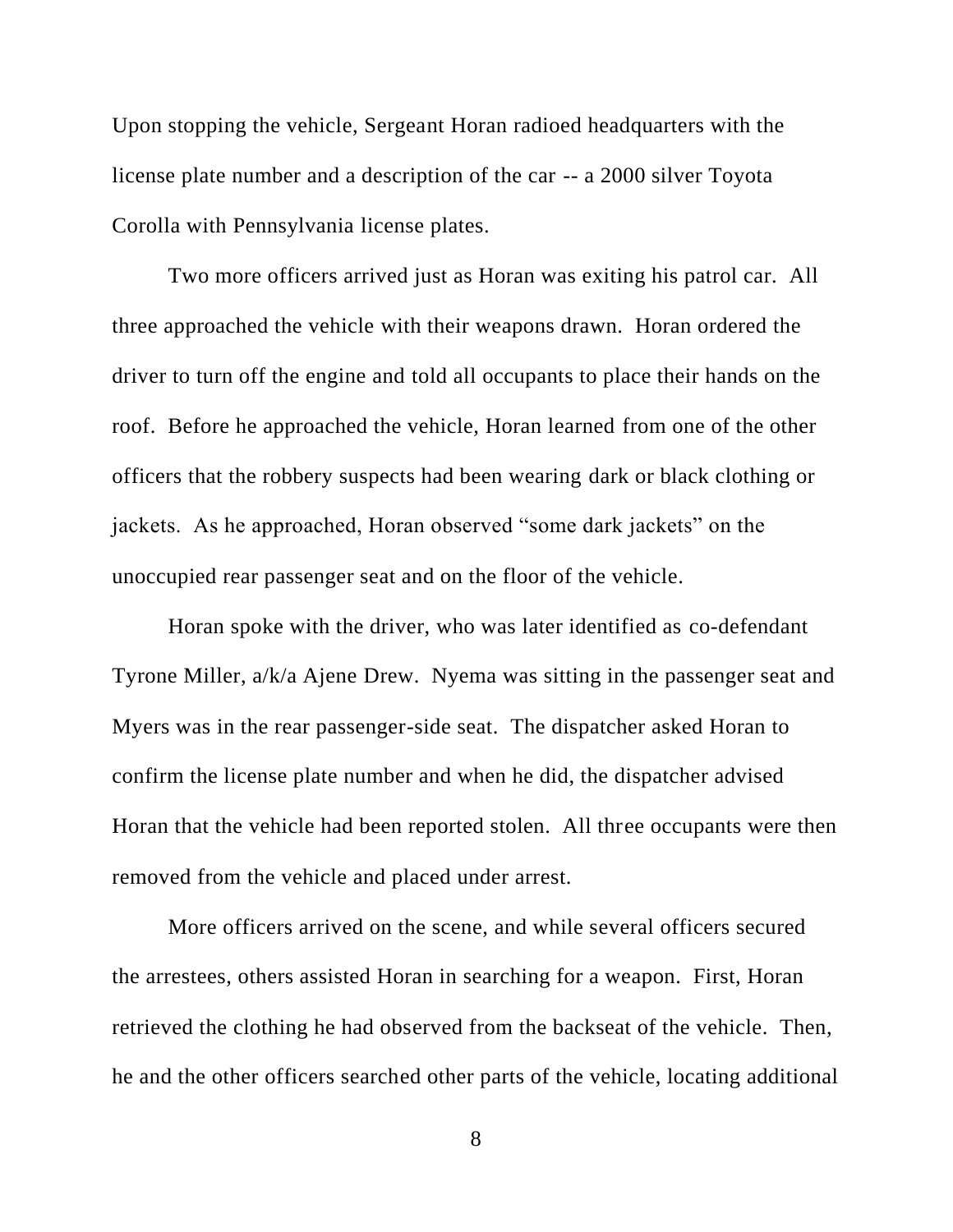clothing in the trunk and a black semi-automatic handgun wrapped in a red bandana under the hood. Searches of the men themselves yielded just under \$600 cash. Approximately \$600 was reported stolen from the 7-Eleven robbery. The vehicle was then impounded, and police transported the three men to the police station.

### II.

On August 23, 2011, a Mercer County grand jury charged Nyema, Myers, and Miller in a multiple count indictment.

All three men were charged with first-degree robbery, as well as theft, aggravated assault, terroristic threats, several weapons offenses, and theft by receiving stolen property. They were each also charged with conduct-specific counts related to the theft of the car or the arrest, and Miller was charged with possession of a firearm as a felon.

Miller pled guilty to two second-degree weapons offenses and agreed to testify against Nyema and Myers.

## A.

Nyema and Myers jointly moved to suppress the physical evidence seized from the stop. During a three-day evidentiary hearing, the trial court heard testimony from Sergeant Horan; Nyema's father, who owned the vehicle and who testified that it had not been reported stolen; and Detective William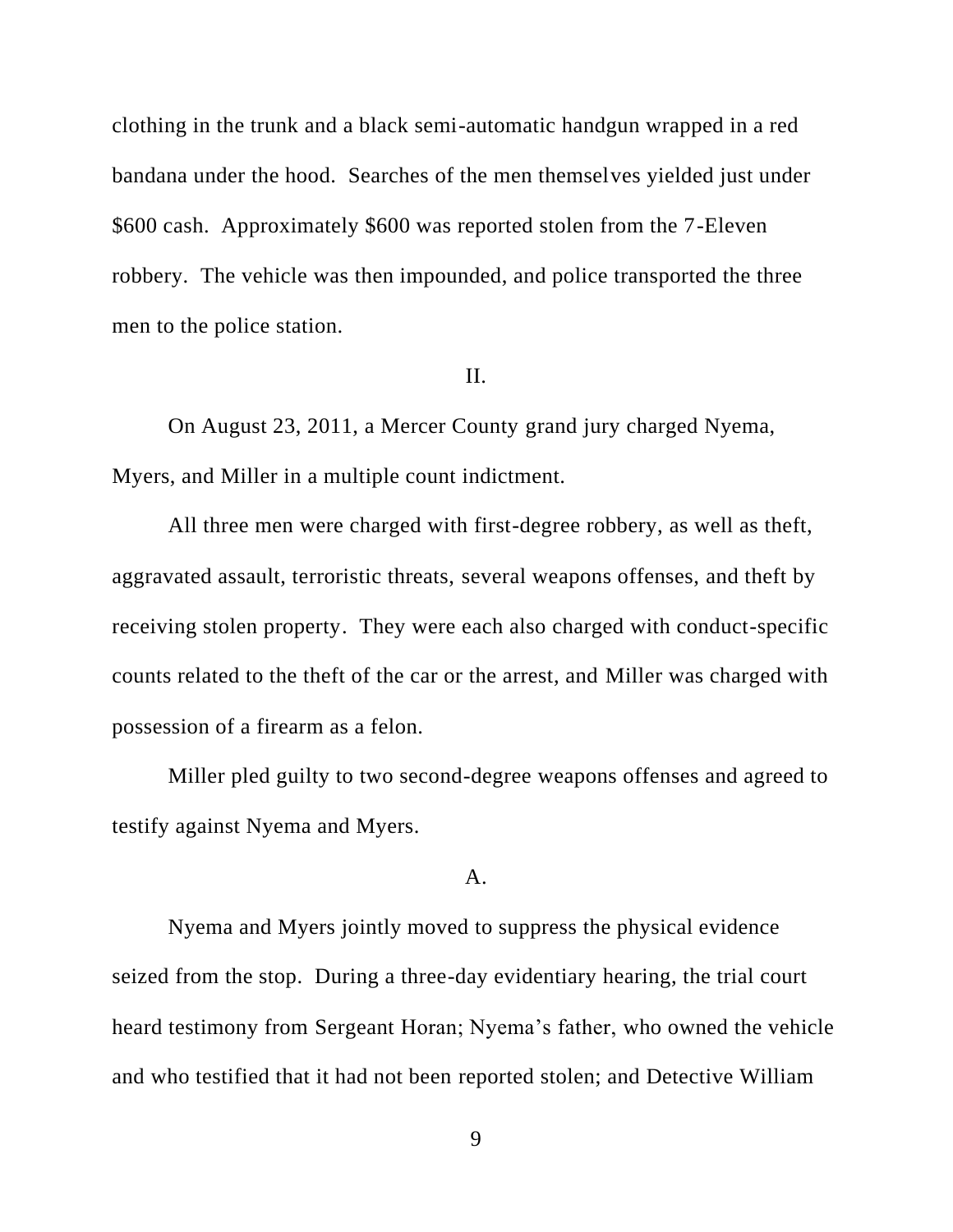Mulryne, who testified that he had personally taken the stolen vehicle report from Nyema's father several days before the car stop.

The trial court granted the motion in part and denied it in part, suppressing the handgun found under the hood of the car but ruling that the clothing and money had been lawfully seized. The court reasoned that because the initial stop was supported by reasonable and articulable suspicion, the retrieval of the clothing from the interior of the vehicle was permitted under the plain view exception to the warrant requirement and the money was lawfully seized incident to defendants' arrest. However, the trial court found that the full warrantless search of the vehicle, including the trunk and hood, which yielded the handgun, could not be justified by exigent circumstances because the vehicle's occupants were already securely in custody and the vehicle was located in a residential neighborhood shortly after midnight.

Although the court found that defendants did not have a reasonable expectation of privacy in the vehicle because it had been reported stolen, the court explained that a lack of privacy interest was not a valid substitute for probable cause; rather, it was only one factor in determining whether exigent circumstances justified a warrantless search. The court concluded that the officers could have simply impounded the vehicle and searched it back at the police precinct or applied for a warrant while at the scene.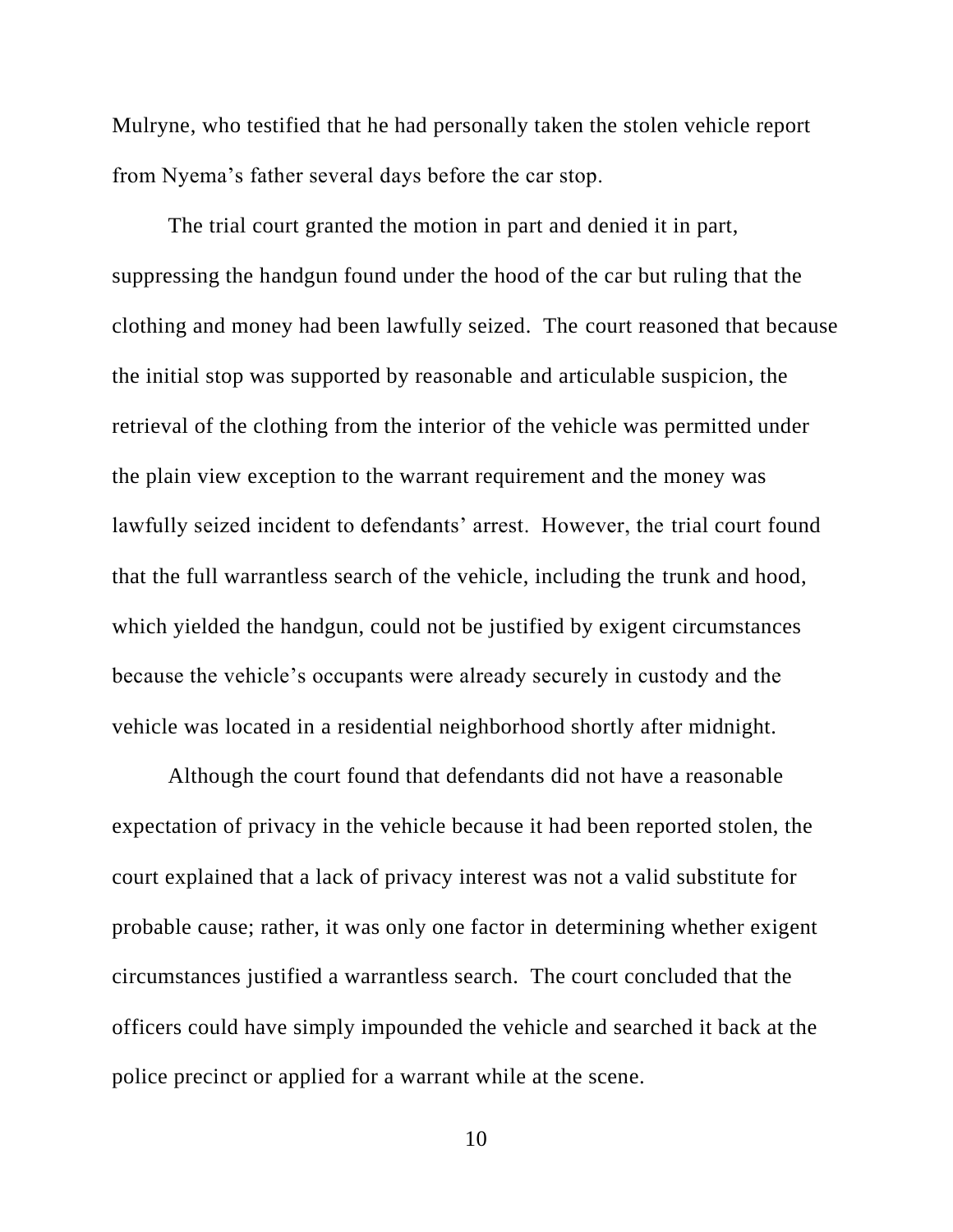In upholding Horan's reasonable suspicion for the initial car stop, the court noted that the stop occurred close to the robbery in terms of both time and space; that Horan observed the vehicle approaching from the direction of the crime scene; that the vehicle's occupants "gave no response whatsoever to the lights shone on them, made no eye contact whatsoever"; and "[a]lso, to be quite honest, the racial makeup of the occupants of the vehicle, three Black males traveling away from the scene."

## B.

# Myers -- Guilty Plea and Sentencing

On November 29, 2016, Myers pled guilty to first-degree robbery of the 7-Eleven, reserving his right to appeal several evidentiary rulings, including the denial of his motion to suppress based on the stop. Myers also pled guilty to first-degree felony murder on an unrelated indictment<sup>2</sup> and entered guilty pleas to three violations of probation.

On July 7, 2017, Myers was sentenced to a term of thirty years for the unrelated felony murder, with no possibility of parole, and a concurrent term of twelve years, subject to the No Early Release Act (NERA), for the armed

<sup>&</sup>lt;sup>2</sup> In February 2014, Myers was charged in a second indictment related to two offenses that occurred in Trenton on April 29, 2011 -- an attempted robbery of one pharmacy and the completed robbery of another pharmacy, during which the pharmacist was shot and killed.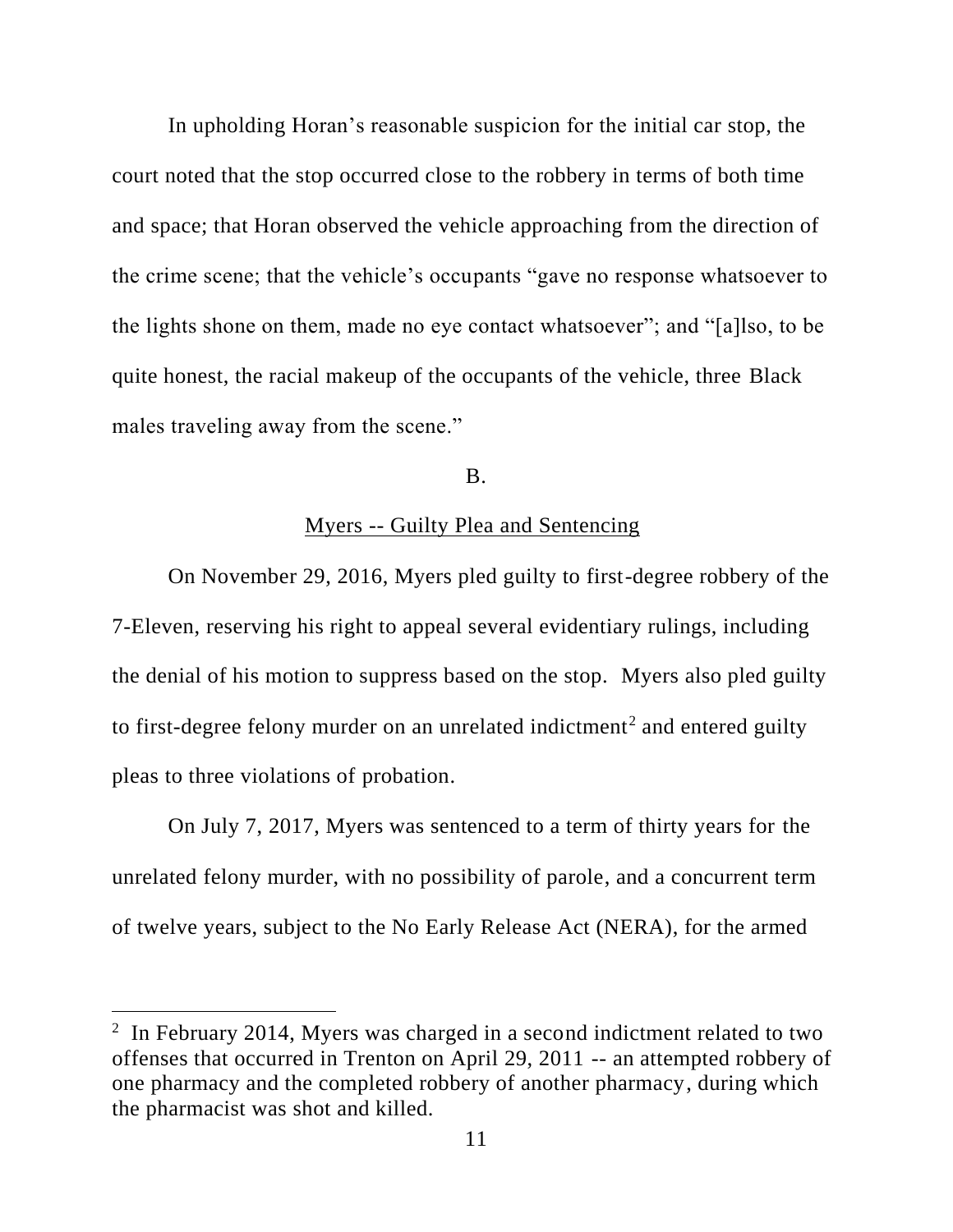robbery of the 7-Eleven. For the probation violations, Myers was sentenced to five years.

Myers appealed, arguing, among other things, that the joint motion to suppress should have been granted in its entirety because the initial stop was not based on reasonable suspicion and, furthermore, that the plain view exception to the warrant requirement did not justify the officers' entry into the vehicle.

The Appellate Division affirmed the trial court's rulings and Myers's conviction. Regarding the motion to suppress, the court noted that the trial court had specifically rejected Myers's argument that the stop was based solely on defendants' race and sex. Rather, the Appellate Division found that

> the trial court pointed out that the suspects were reported to be African-American and, therefore, there was a reasonable and particularized suspicion to conduct an investigatory stop of a vehicle with African-American men inside when that vehicle was seen a short distance from the 7-Eleven in the early morning when there were few other cars on the road.

The Appellate Division concluded that "those factual findings are supported by the evidence in the record" and that there was therefore no basis for reversal. The court also affirmed the trial court's ruling that seizure of the clothing from the backseat of the vehicle was justified by the plain view exception to the warrant requirement. This Court denied Myers's petition for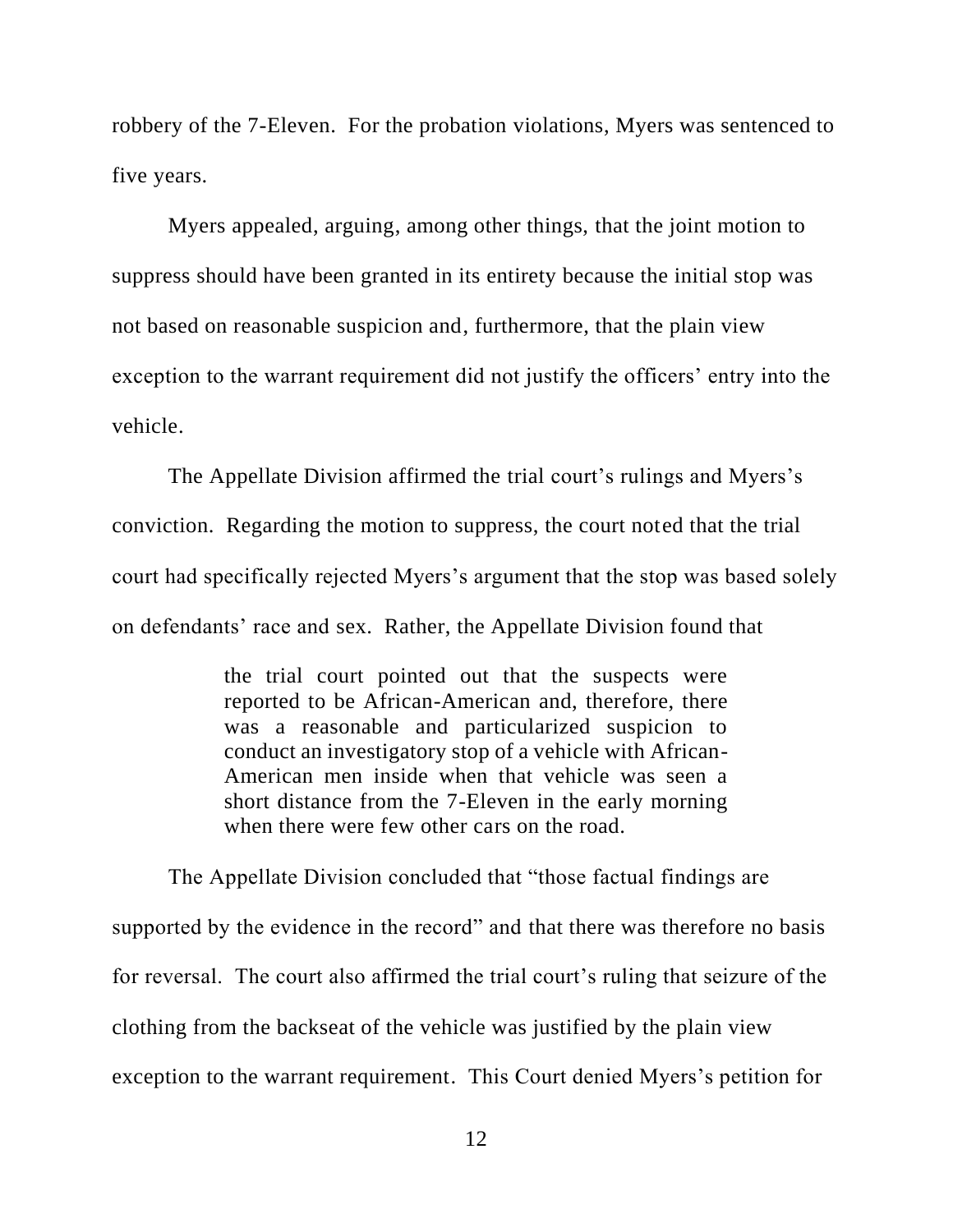certification seeking review of the denial of his motion to suppress. 240 N.J. 22 (2019).

### C.

## Nyema -- Trial, Guilty Plea and Sentencing

On September 20, 2017, a jury trial proceeded in Nyema's case. After the State rested, Nyema entered an open guilty plea to first-degree robbery. Nyema's sentencing took place almost a year later on September 6, 2018, immediately after an unsuccessful motion to withdraw his guilty plea. The court sentenced Nyema to a custodial term of fifteen years, subject to NERA.

Like Myers, Nyema appealed the partial denial of the joint motion to suppress, arguing that police lacked reasonable suspicion to conduct the initial stop and that, even if the stop had been lawful, the officers' warrantless entry into the vehicle to seize clothing from the backseat was not justified by the plain view exception.

The Appellate Division held that the stop was not based on reasonable and articulable suspicion. State v. Nyema, 465 N.J. Super. 181, 185 (App. Div. 2020). Accordingly, Nyema's conviction was reversed, his sentence vacated, and the matter remanded for further proceedings. Ibid.

The Appellate Division rejected the trial court's conclusion that Nyema lacked a reasonable expectation of privacy in the vehicle because it had been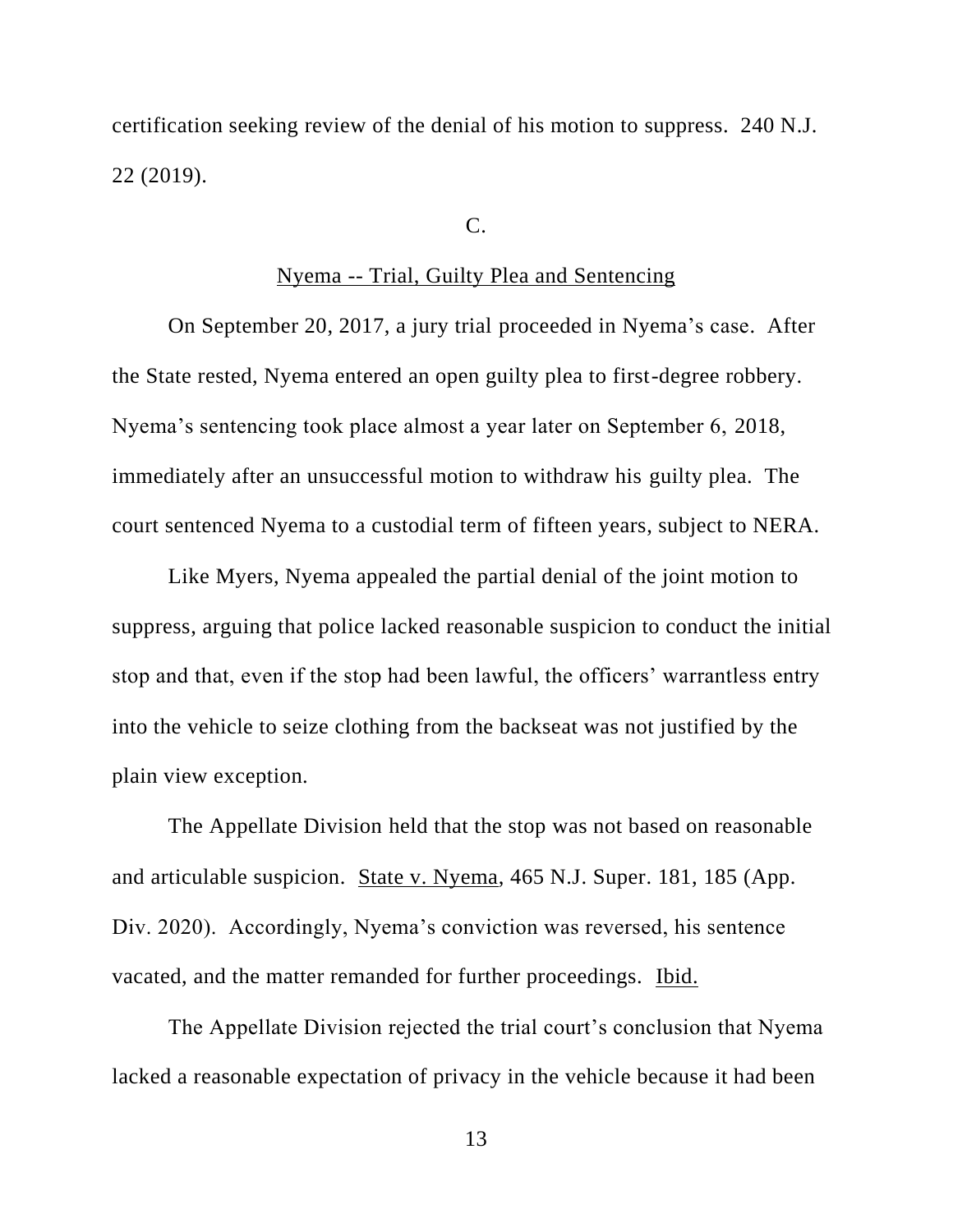reported stolen. Id. at 189. In the court's view, although evidence had been presented to indicate that the vehicle had been reported stolen, no testimony indicated that the vehicle actually was stolen and, therefore, Nyema retained a reasonable expectation of privacy in his father's car. Id. at 189-90. The court then considered whether the stop was based on a reasonable and articulable suspicion. Id. at 190. The court summarized Sergeant Horan's testimony on why he stopped the vehicle as: "(1) a store had been robbed by two Black men; (2) the car was within three quarters of a mile from the store, traveling away from it; and (3) the three Black men in the car did not react to the spotlight he pointed into their vehicle." Id. at 191.

The court explained that "[t]he men's non-reaction to the light does not add much to a reasonable articulable suspicion" because Horan only observed them for a second or two as they drove by. Ibid. Furthermore, the court noted that the record "does not establish how much time passed between when the robbery occurred and the car was stopped"; therefore, it was unclear "whether Horan had a reasonable basis to assume the perpetrators were still in the area." Id. at 192.

The court found that "[k]nowledge of the race and gender of criminal suspects, without more, is insufficient suspicion to effectuate a seizure." Ibid. Because Horan's information amounted to little more than the race and sex of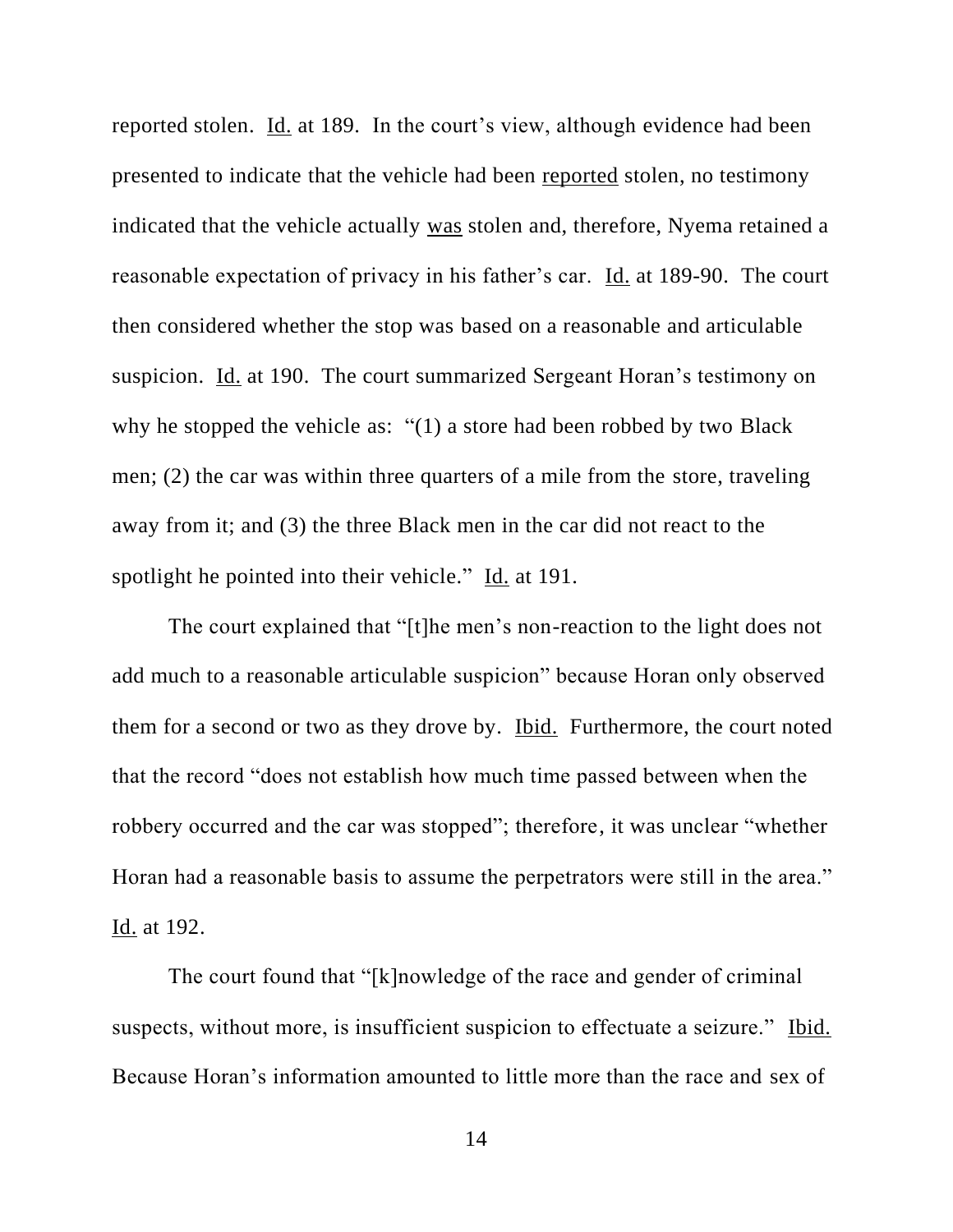the criminal suspects, it amounted only to a hunch, not to reasonable suspicion. Ibid. To hold otherwise "would mean that the police could have stopped all cars with two or more Black men within a three-quarters-of-a-mile radius of the 7-Eleven store." Ibid.

The State petitioned this Court for certification, arguing that the Nyema decision directly conflicted with Myers and improperly focused "solely upon the suspect's description."

This Court granted the State's petition for certification. 245 N.J. 256 (2021). Because the Appellate Division's published opinion in Nyema's case held that Horan did not have reasonable suspicion to stop the car based on the same exact set of facts in Myers's case, Myers filed a motion for reconsideration of his petition for certification. This Court granted Myers's motion for reconsideration, "limited to the issue of whether the police officer had reasonable articulable suspicion to stop the car." 245 N.J. 250, 251 (2021).

## III.

# $\mathbf{A}$ .

With regard to Myers, the State contends that the Appellate Division correctly upheld the trial court's finding that there was reasonable and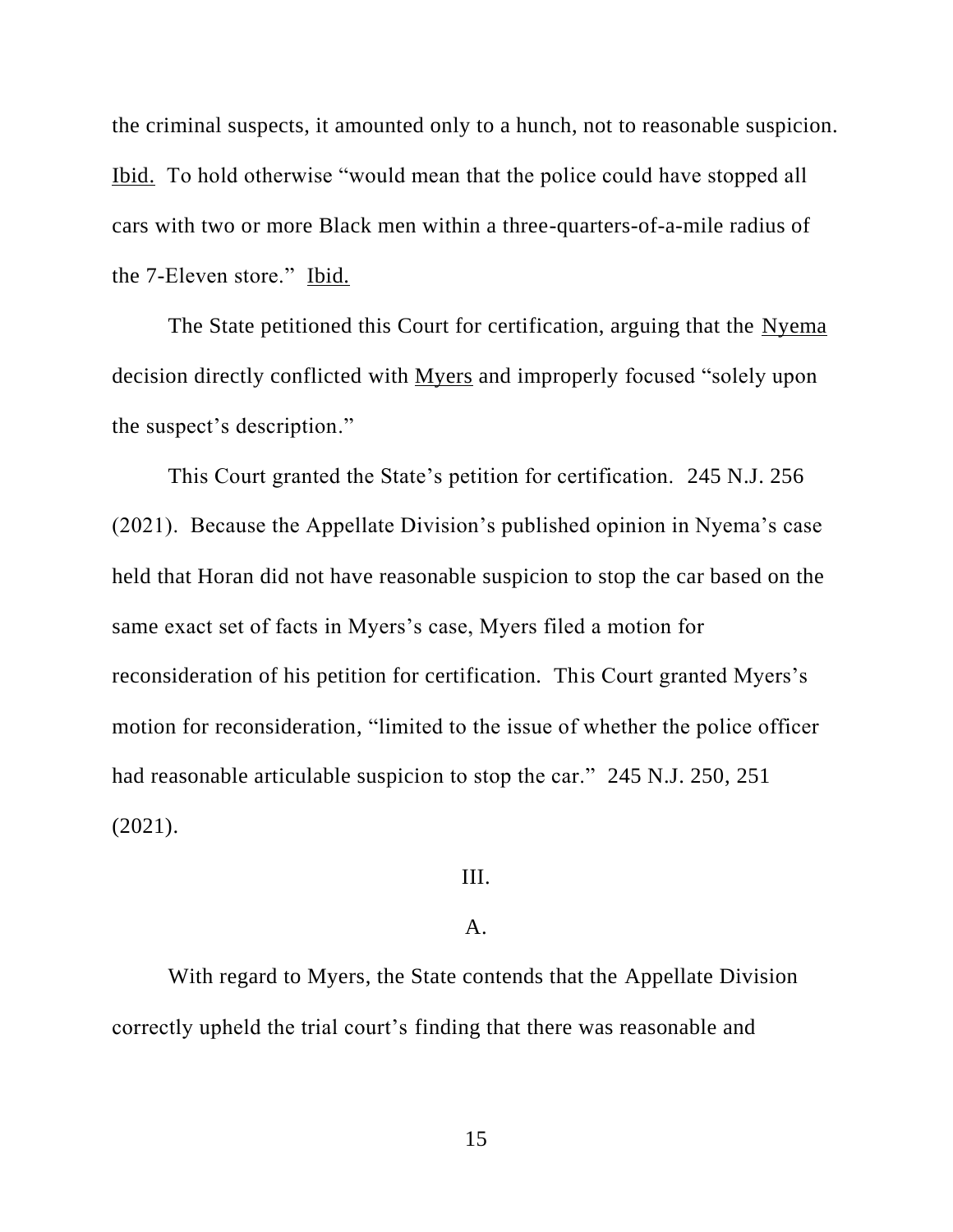articulable suspicion to stop the vehicle based on the evidence in the record. The State urges this Court to affirm that holding.

Regarding Nyema, the State argues that the Appellate Division decision should be reversed and Nyema's conviction reinstated. The State contends that, in addition to the defendants' race and sex, the motion court found reasonable suspicion based on (1) the short duration between the initial robbery report and the stop; (2) the location and direction of the vehicle in relation to the 7-Eleven; (3) the presence of three individuals in the car, giving rise to the inference that the two robbers had been joined by a getaway driver; and (4) the occupants' non-reaction to the spotlight.

As for the time, the State argues that the Nyema decision was incorrect in finding that the State failed to present evidence establishing how much time elapsed between the robbery and the stop. To the contrary, the State notes that Sergeant Horan testified that he saw the defendants' vehicle about two or three minutes after receiving the report that a robbery had "just occurred." Regarding defendants' behavior when Sergeant Horan used the spotlight on the second vehicle, the State argues that Nyema erred by discounting the defendants' non-reaction to the spotlight, particularly because that response contrasted so starkly with the reaction of the occupants of the previous vehicle.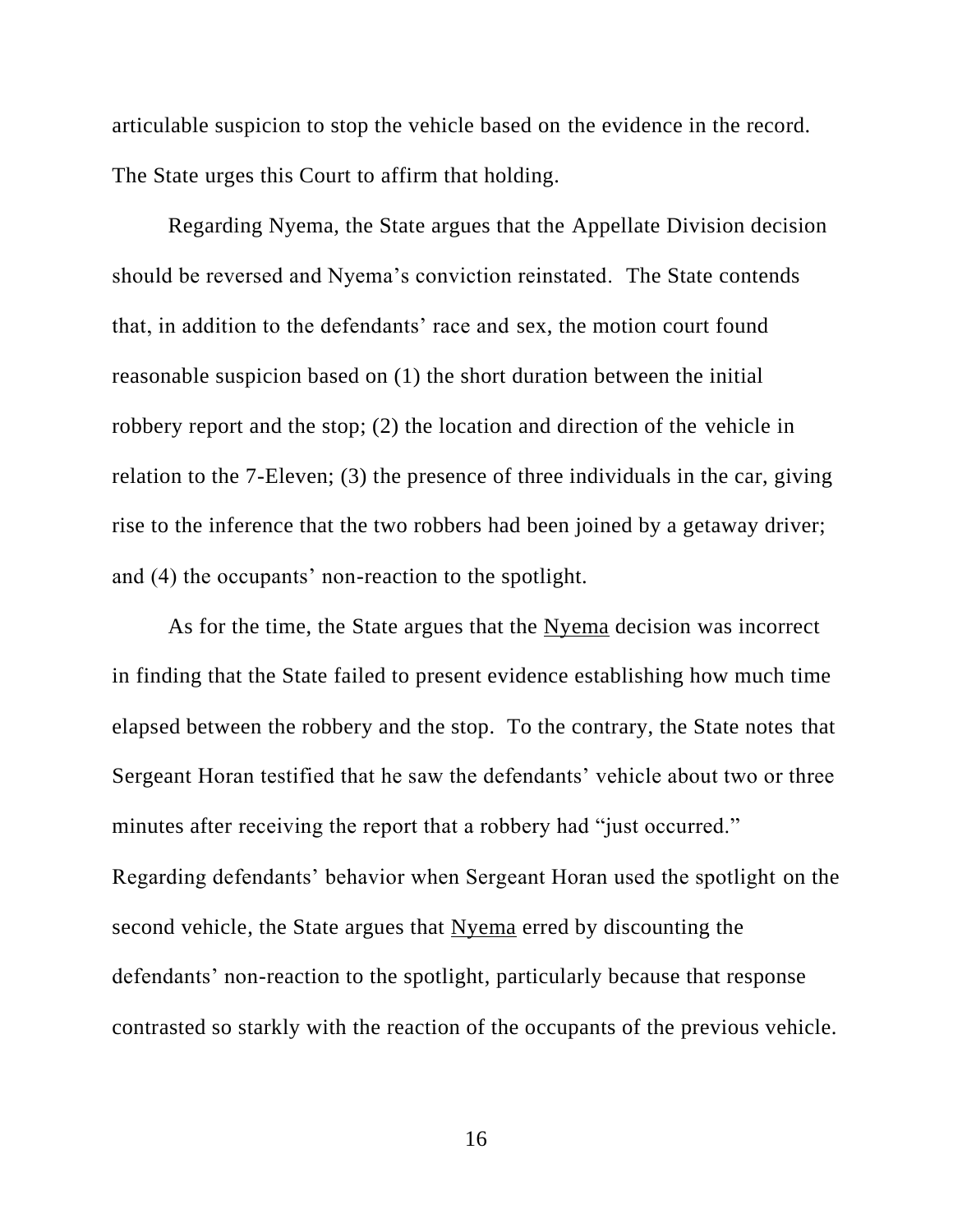According to the State, "[t]he defendants' abnormal non-reaction suggested a calculated effort on the part of all three defendants to avoid detection."

### B.

The Attorney General, appearing as amicus curiae, takes no position regarding whether the investigatory stop in this case should be upheld. The Attorney General appears for the limited purpose of reiterating that racial profiling, in all its forms, must be eliminated from policing decisions. The Attorney General asserts that consideration of a person's race or ethnicity -- in drawing an inference that an individual may be involved in criminal activity or in exercising police discretion with respect to how the officer will deal with that person -- will not be tolerated and is prohibited by Attorney General Law Enforcement Directive No. 2005-1, which established a statewide policy prohibiting the practice of "Racially-Influenced Policing." The Attorney General notes, however, that under Directive No. 2005-1, when race is a descriptive factor in connection with a "Be-On-The-Lookout" announcement, or a pre-existing investigation into a specific criminal activity, it may be deemed an objective identifier. The Attorney General emphasizes that the correct legal standard for adjudicating whether reasonable suspicion exists is the totality-of-the-circumstances test.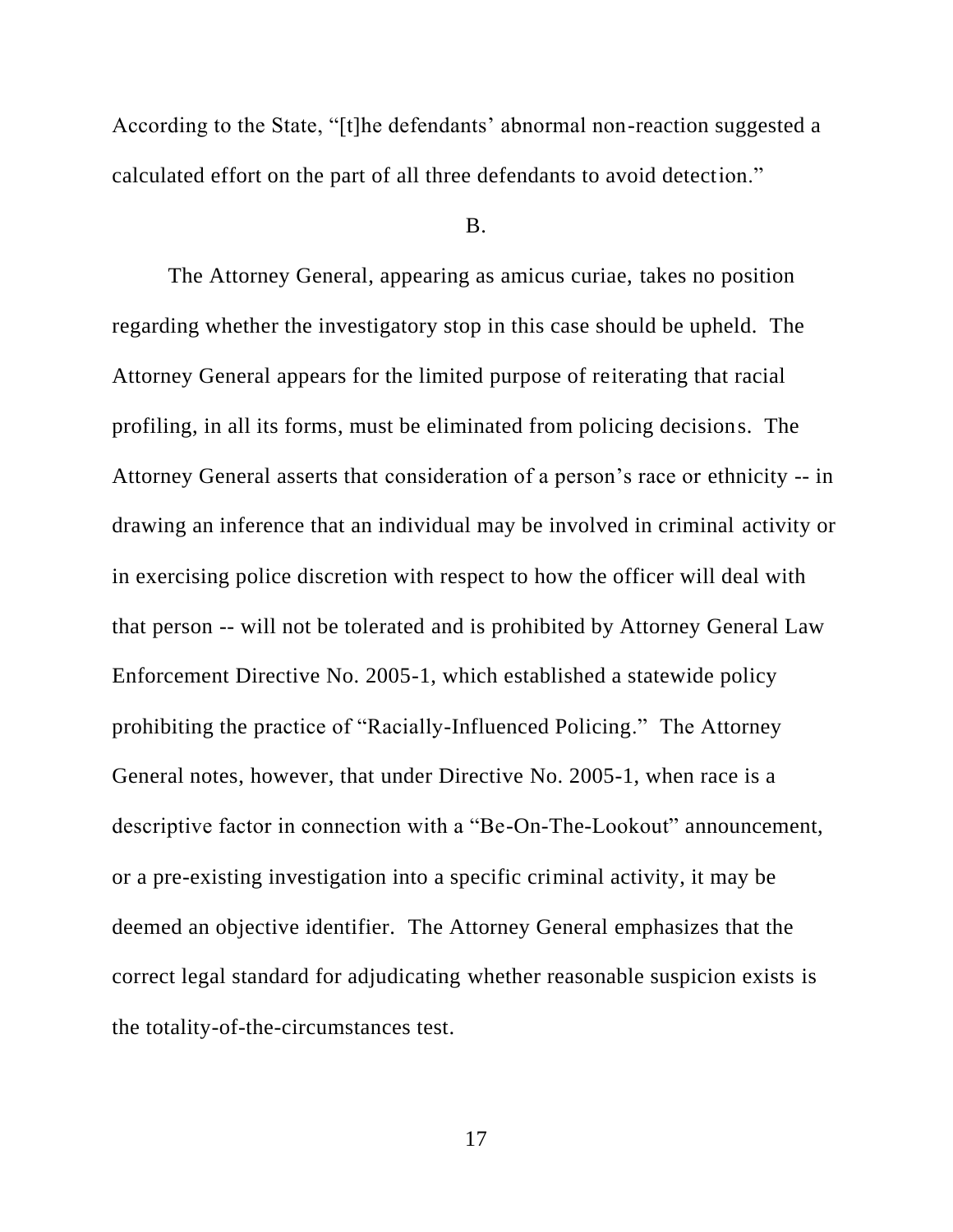Because defendants' arguments are substantially similar, we consider them together.

Myers argues that the stop was not supported by reasonable suspicion because "[t]he only similarities between the description of the suspects and the men are their race and gender." He emphasizes that the officer stopped a car occupied by three Black men based only on a report that two Black men had fled on foot after a nearby robbery. Myers argues that "there was no description of the suspects other than their race," and that "accept [ing] this meager description as constituting reasonable suspicion" would allow police to have stopped any number of Black men, whether in a car or on foot, within a three-quarter-mile radius of the crime scene.

Nyema takes the same position as Myers. Nyema argues that the Appellate Division decision in his case correctly concluded that reasonable suspicion did not exist. Analyzing the stop based on the totality of the circumstances, Nyema contends that both the proximity to the 7-Eleven and the defendants' non-reaction to the spotlight "provided zero basis for reasonable suspicion," leaving only a description of the two Black men fleeing on foot to establish reasonable suspicion for the stop.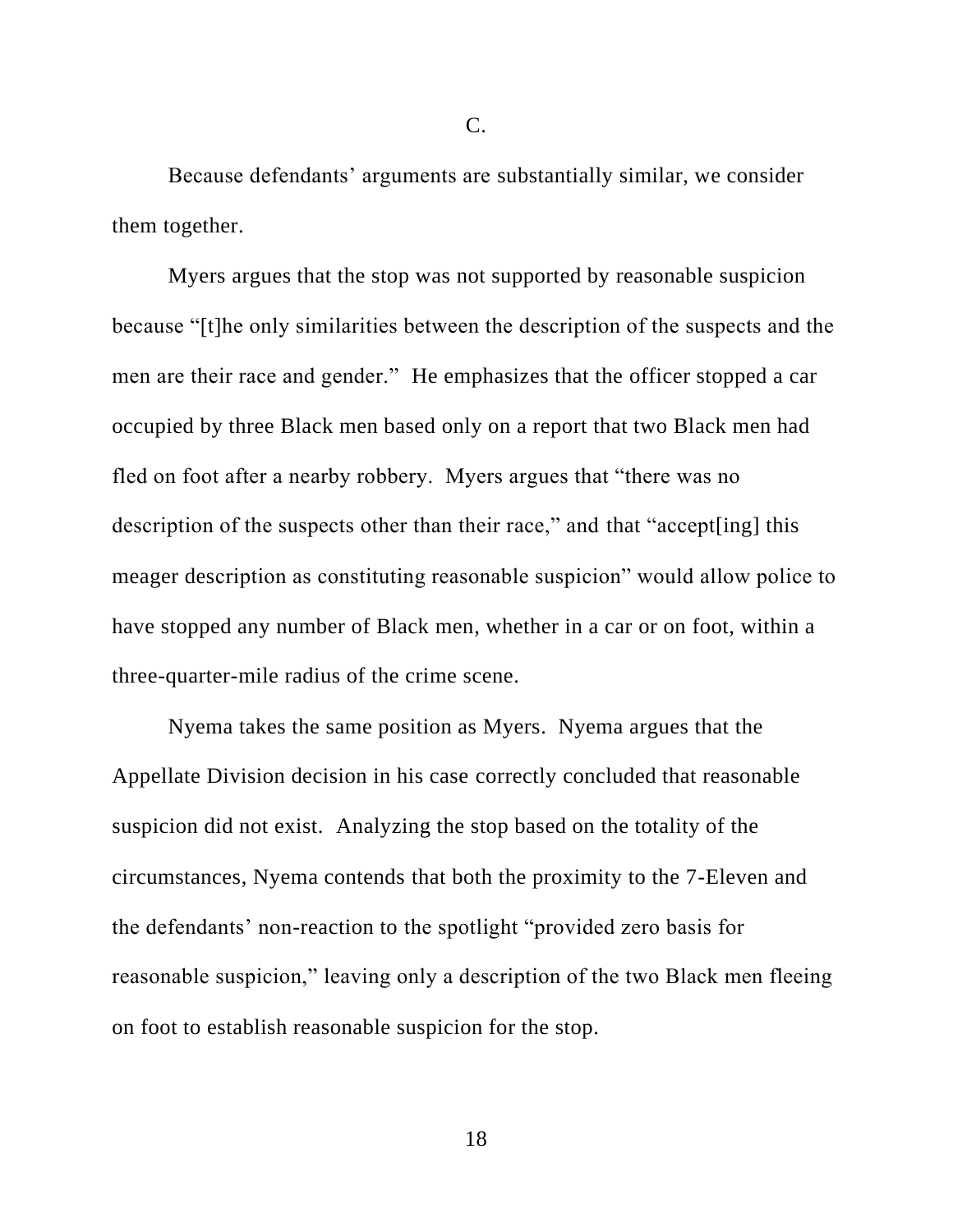Several amici support defendants' positions.

Black Ministers and Other Clergy Members (collectively, Clergy members) argue that the other factors in this case -- proximity to the crime scene and the non-reaction to the spotlight -- fail to create reasonable and articulable suspicion. The Clergy members also contend that race-based stops cause tremendous harm and are unreasonable because they fail to meaningfully limit the number of people subjected to them. Furthermore, such stops involve an aggravated or uncomfortable response from Black motorists, which may result from a legitimate fear of potential violence from law enforcement. The Clergy members recommend that this Court create a prophylactic rule preventing police officers from effectuating stops where the only or predominant basis for the stop is that the stopped individuals match the race and gender of the suspects.

D.

The Association of Criminal Defense Lawyers of New Jersey (ACDL) argues that this Court must affirm in Nyema and reverse in Myers because law enforcement impermissibly stopped the defendants on the basis of race. The ACDL reasons that racial profiling has been a historically pervasive problem and that investigative stops based on race are unconstitutional.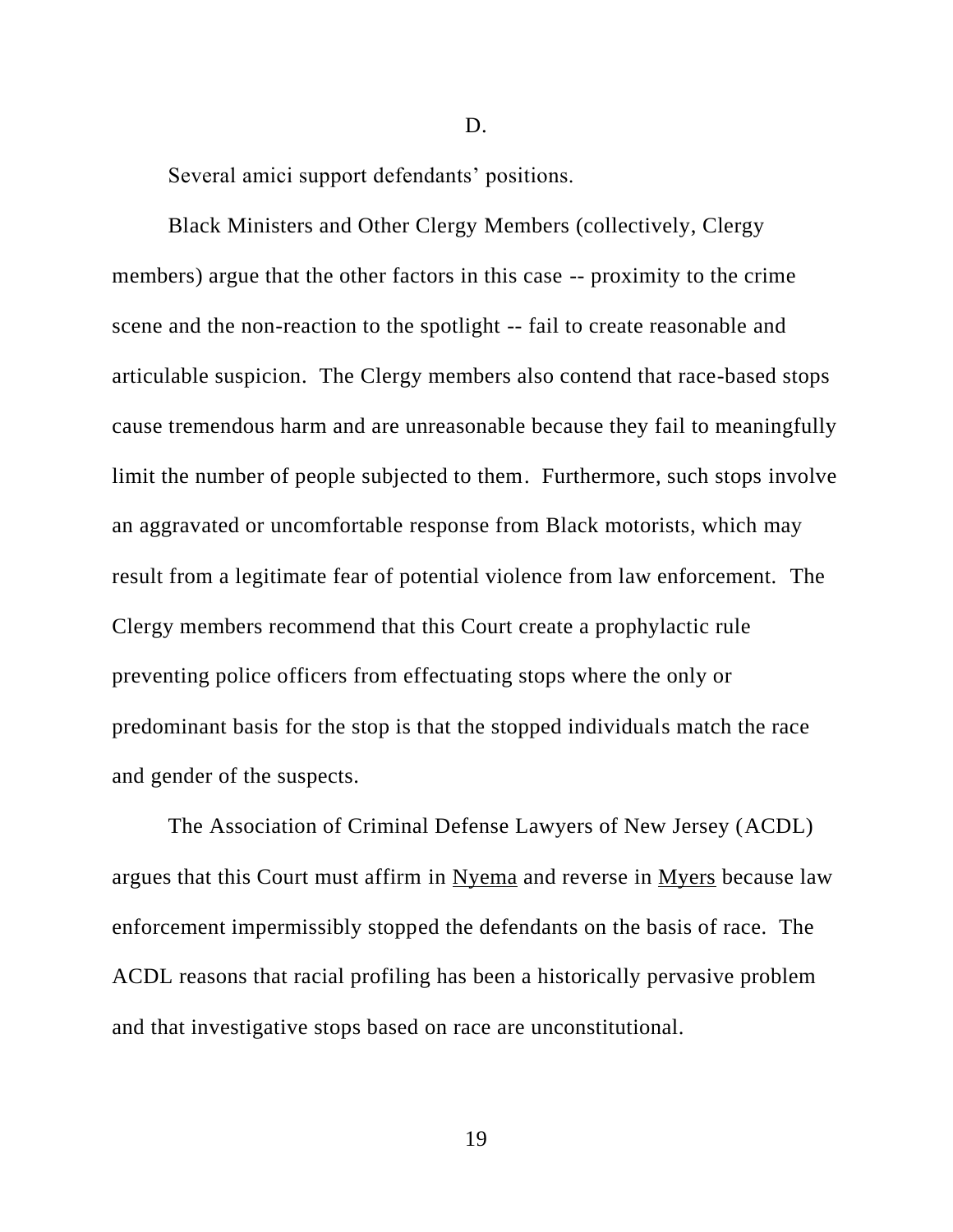Amicus the Seton Hall University School of Law Center for Social Justice (the Center) argues that the suspects' non-reaction, location, and description provided no individualized basis for reasonable suspicion. Regarding location, the Center reasons that defendants' location provided no basis for individualized suspicion because the suspects could have driven in any direction away from the 7-Eleven and been anywhere within a fifty-mile radius of the store. The Center argues that the suspects' description provided no basis for reasonable suspicion other than identifying Black males, which was an impermissible basis for an investigatory stop.

In their joint amicus brief, the Latino Leadership Alliance of New Jersey (LLANJ) and the National Coalition of Latino Officers (NCLO) argue that the State failed to prove that police had reasonable suspicion to conduct an investigatory stop of the vehicle based on specific and articulable facts. Further, the LLANJ and NCLO contend that racial profiling significantly undermines trust in the criminal justice system and makes the state less safe for everyone.

Amicus Kristin Henning, Director of the Georgetown Law Juvenile Justice Clinic & Initiative, argues that there was no rational basis to believe that the men's non-reaction to the officer shining the light into the car had any bearing on suspicion. Furthermore, Henning contends that implicit racial bias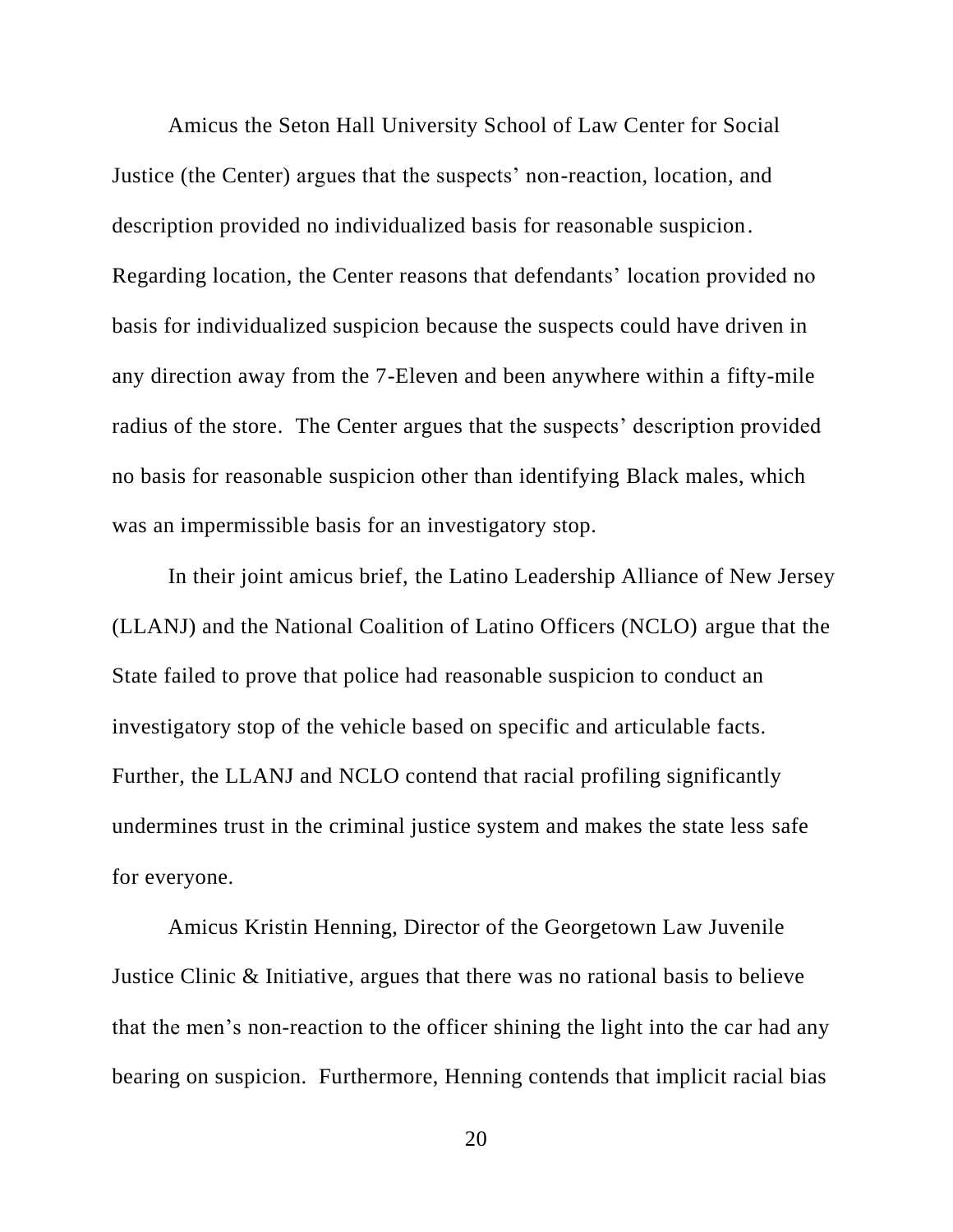thrives when officers rely on vague, race-based descriptions. In this case, the description relied solely on race and sex, which is insufficient to constitute reasonable and articulable suspicion. Henning argues that race-based overpolicing weakens constitutional protections and harms individuals, communities, and public safety.

### IV.

### A.

Our standard of review on a motion to suppress is deferential -- we must "uphold the factual findings underlying the trial court's decision so long as those findings are 'supported by sufficient credible evidence in the record.'" State v. Ahmad, 246 N.J. 592, 609 (2021) (quoting State v. Elders, 192 N.J. 224, 243 (2007)). This Court defers to those findings in recognition of the trial court's "opportunity to hear and see the witnesses and to have the 'feel' of the case, which a reviewing court cannot enjoy." Elders, 192 N.J. at 244 (quoting State v. Johnson, 42 N.J. 146, 161 (1964)). A trial court's legal conclusions, however, and its view of "the consequences that flow from established facts," are reviewed de novo. State v. Hubbard, 222 N.J. 249, 263 (2015).

## B.

The Fourth Amendment of the United States Constitution and Article I, Paragraph 7 of the New Jersey Constitution, in almost identical language,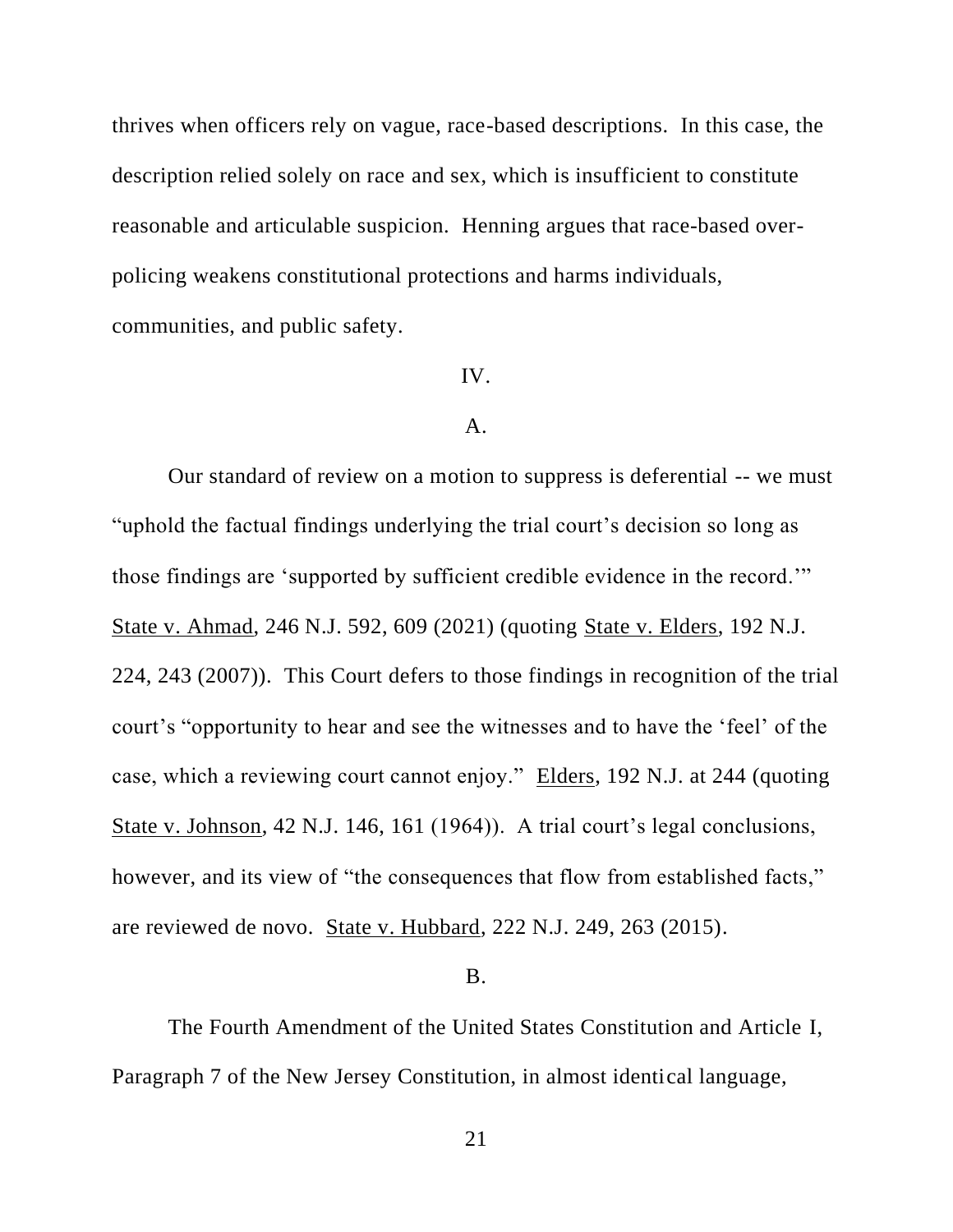protect against unreasonable searches and seizures. Under both Constitutions, "searches and seizures conducted without warrants issued upon probable cause are presumptively unreasonable and therefore invalid." Elders, 192 N.J. at 246 (citations omitted). Consequently, "the State bears the burden of proving by a preponderance of the evidence that [the] warrantless search or seizure 'fell within one of the few well-delineated exceptions to the warrant requirement." Ibid. (quoting State v. Pineiro, 181 N.J. 13, 19-20 (2004)).

The exception at issue in this case is an investigative stop, a procedure that involves a relatively brief detention by police during which a person's movement is restricted. See State v. Rosario, 229 N.J. 263, 272 (2017) (describing an investigative stop as a police encounter during which an objectively reasonable person would not feel free to leave). When police stop a motor vehicle, the stop constitutes a seizure of persons, no matter how brief or limited. State v. Scriven, 226 N.J. 20, 33 (2016). An investigative stop or detention, however, does not offend the Federal or State Constitution, and no warrant is needed, "if it is based on 'specific and articulable facts which, taken together with rational inferences from those facts,' give rise to a reasonable suspicion of criminal activity." State v. Rodriguez, 172 N.J. 117, 126 (2002) (quoting Terry v. Ohio, 392 U.S. 1, 21 (1968)).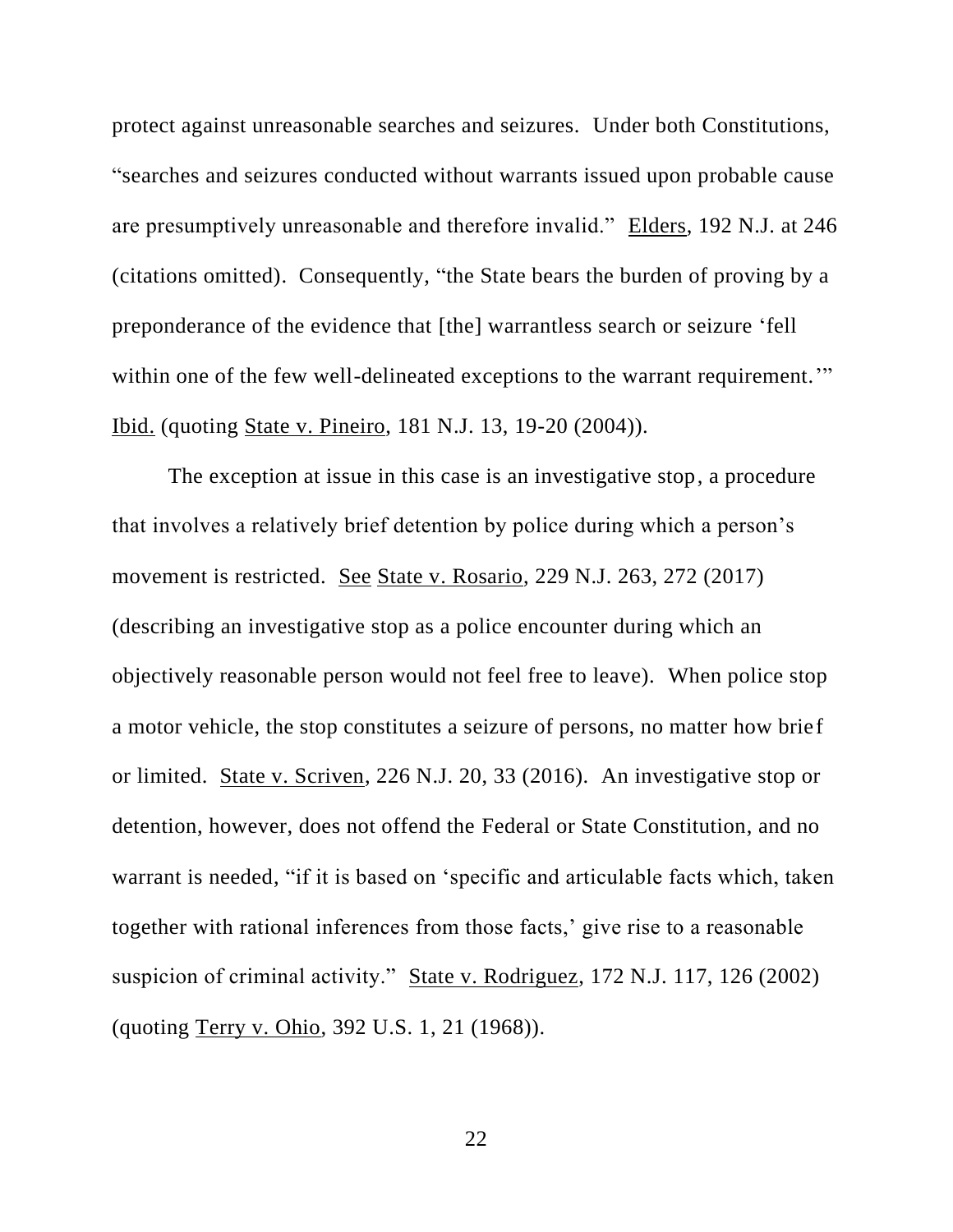Although reasonable suspicion is a less demanding standard than probable cause, "[n]either 'inarticulate hunches' nor an arresting officer's subjective good faith can justify infringement of a citizen's constitutionally guaranteed rights." State v. Stovall, 170 N.J. 346, 372 (2002) (Coleman, J., concurring in part and dissenting in part) (quoting State v. Arthur, 149 N.J. 1, 7-8 (1997)); accord State v. Alessi, 240 N.J. 501, 518 (2020). Determining whether reasonable and articulable suspicion exists for an investigatory stop is a highly fact-intensive inquiry that demands evaluation of "the totality of circumstances surrounding the police-citizen encounter, balancing the State's interest in effective law enforcement against the individual's right to be protected from unwarranted and/or overbearing police intrusions." State v. Privott, 203 N.J. 16, 25-26 (2010) (quoting State v. Davis, 104 N.J. 490, 504 (1986)).

In many cases, the reasonable suspicion inquiry begins with the description police obtained regarding a person involved in criminal activity and whether that information was sufficient to initiate an investigatory detention. In State v. Shaw, this Court determined that the police lacked reasonable suspicion to conduct an investigatory stop when law enforcement arrived at a multi-unit apartment building to execute an arrest warrant for a Black, male fugitive. 213 N.J. 398, 401, 403 (2012). There, the police saw the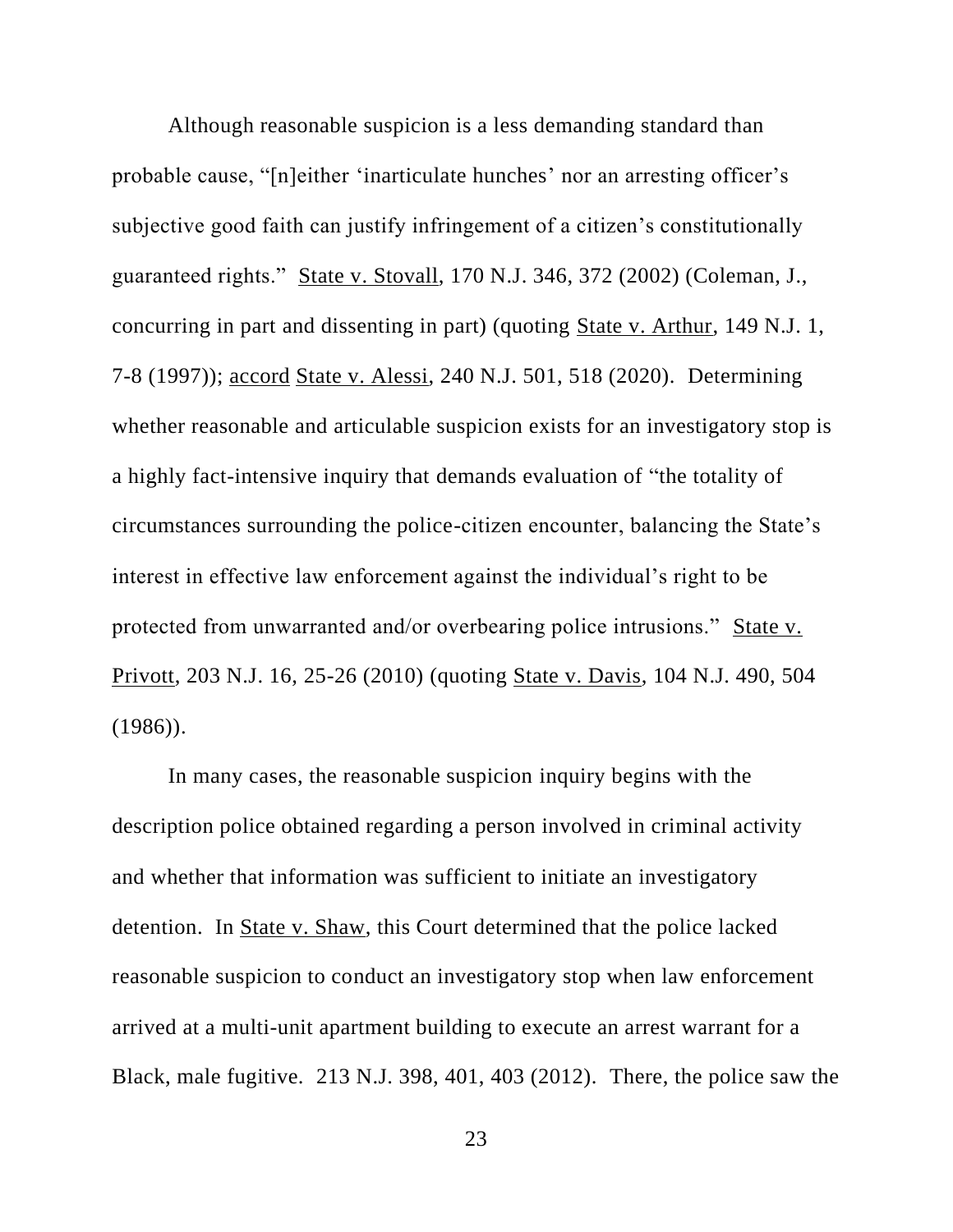defendant, also a Black male, exit the building with a friend and immediately separate, seemingly because he saw the officers. Id. at 403. "[T]he only features that [the testifying officer] could say that [the defendant] shared in common with the targeted fugitive were that both were Black and both were men." Ibid. That commonality was insufficient to justify the stop, even in conjunction with the officer's belief that the two men split up to avoid police attention. See id. at 411-12.

In State v. Caldwell, police acting on a tip from an informant conducted an investigatory stop of the defendant based on a description that the individual sought was a Black man standing in front of a building. 158 N.J. 452, 454-55 (1999). In invalidating the stop, this Court found that the "description of the suspect . . . was clearly inadequate" and explained that "police must have a sufficiently detailed description of the person to be able to identify that person as the suspect named by the informant." Id. at 460. The Court concluded that "[w]ithout such a requirement, police could theoretically conduct wide-ranging seizures on the basis of vague general descriptions." Ibid. The Court further noted that the tip lacked physical descriptors such as "the individual's height, weight, or the clothing he was wearing," and it included "no distinguishing characteristics that would have assisted [the officer] in making a positive identification of the suspect." Ibid.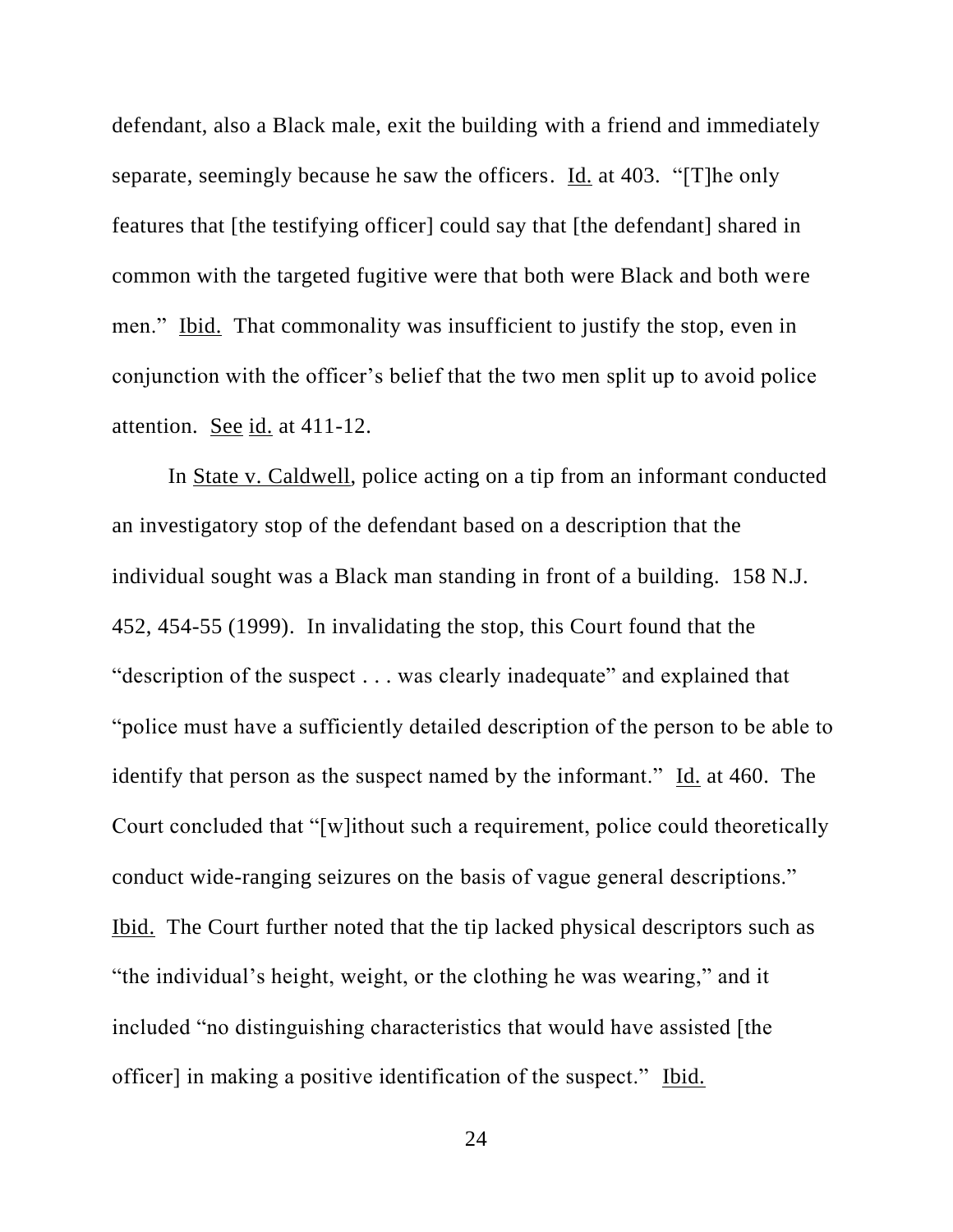In his concurring opinion, Justice Handler pointed out that "[r]ace alone is not a specific and articulable fact sufficient to establish the reasonable, particularized suspicion needed for an investigatory stop of a defendant. Adding gender to race does not augment the description of the suspect so that he could fairly be picked out by officers intending to investigate." Id. at 468 (Handler, J., concurring). In Justice Handler's view, the minimal description that consisted simply of the race and sex of the individual was "descriptive of nothing" in the constitutional context. Ibid.

New Jersey courts, moreover, have noted that even inquiries or investigative techniques that do not qualify as searches and seizures and therefore do not require reasonable and articulable suspicion must still comport with the Equal Protection Clause. See, e.g., State v. Maryland, 167 N.J. 471, 484 (2001) ("[T]he questioning of [a] defendant as part of a field inquiry is not sustainable if the officers approached him and his companions solely because of their race and age."); State v. Segars, 172 N.J. 481, 493 (2002) ("[I]f race is the sole motivation underlying the use of a M[obile] D[ata] T[erminal] [in checking the status of a driver's license], it is illegal . . . .").

Indeed, in 2005, the Attorney General issued Law Enforcement Directive 2005-1, which established a statewide policy prohibiting the practice of racially influenced policing. See Attorney General, Directive Establishing an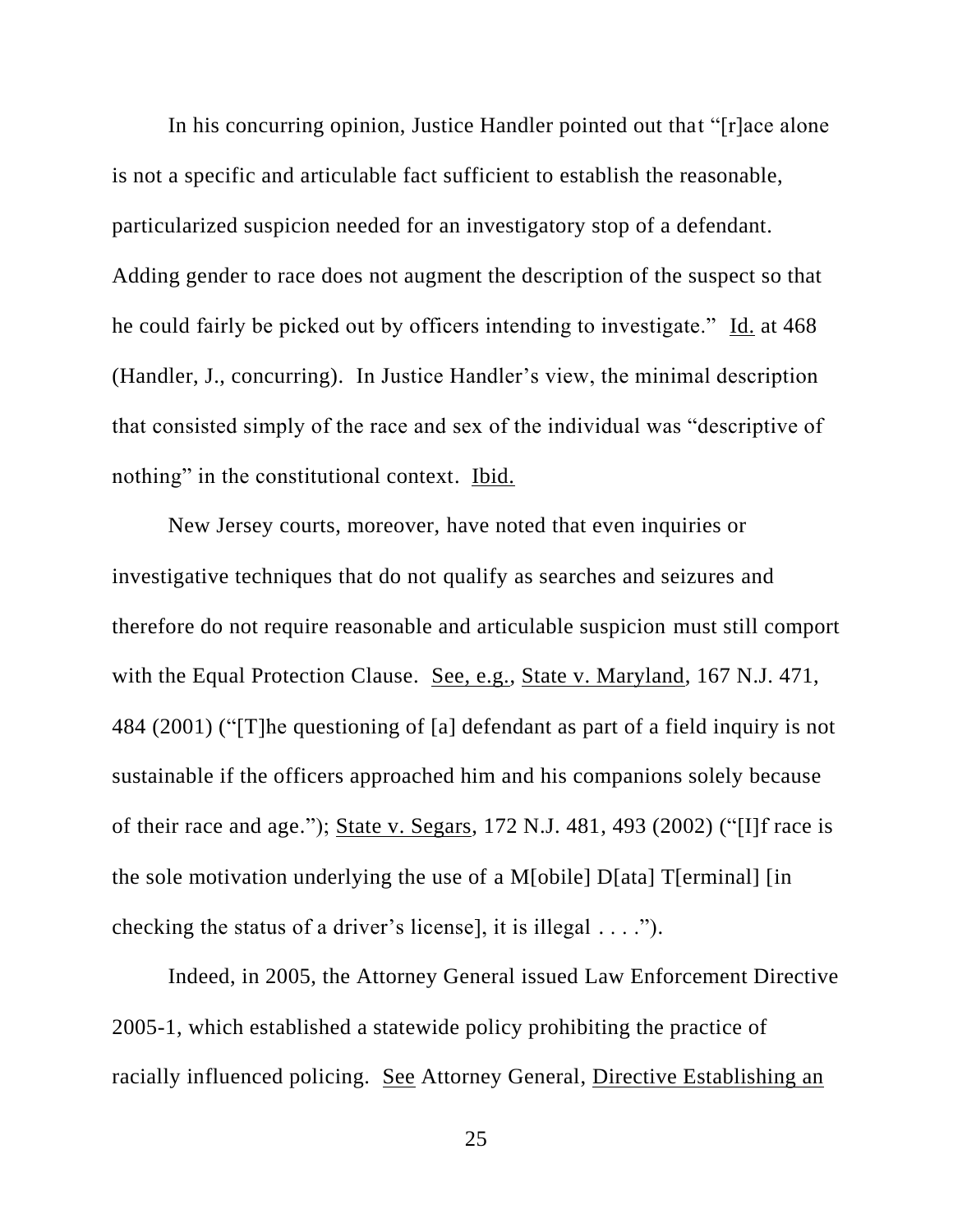Official Statewide Policy Defining and Prohibiting the Practice of "Racially-

Influenced Policing" (June 28, 2005) (Directive 2005-1). The Directive dictates that law enforcement officers are not to

> consider a person's race or ethnicity as a factor in drawing an inference or conclusion that the person may be involved in criminal activity, or as a factor in exercising police discretion as to how to stop or otherwise treat the person, except when responding to a suspect-specific or investigation-specific "Be on the lookout" (B.O.LO.) situation . . . .

The Directive further emphasizes that it does not prohibit officers "from taking into account a person's race or ethnicity when race or ethnicity is used to describe physical characteristics that identify a particular individual . . . being sought by a law enforcement agency in furtherance of a specific investigation or prosecution." Ibid.

In addition to the race and sex of the suspect, our courts have considered whether other factors such as nervous behavior, furtive movements, or other actions form the basis for reasonable and articulable suspicion. Our jurisprudence is well-settled that seemingly furtive movements, without more, are insufficient to constitute reasonable and articulable suspicion. See Rosario, 229 N.J. at 277 ("Nervousness and excited movements are common responses to unanticipated encounters with police officers on the road . . . ."); State v. Lund, 119 N.J. 35, 47 (1990) ("[M]ere furtive gestures of an occupant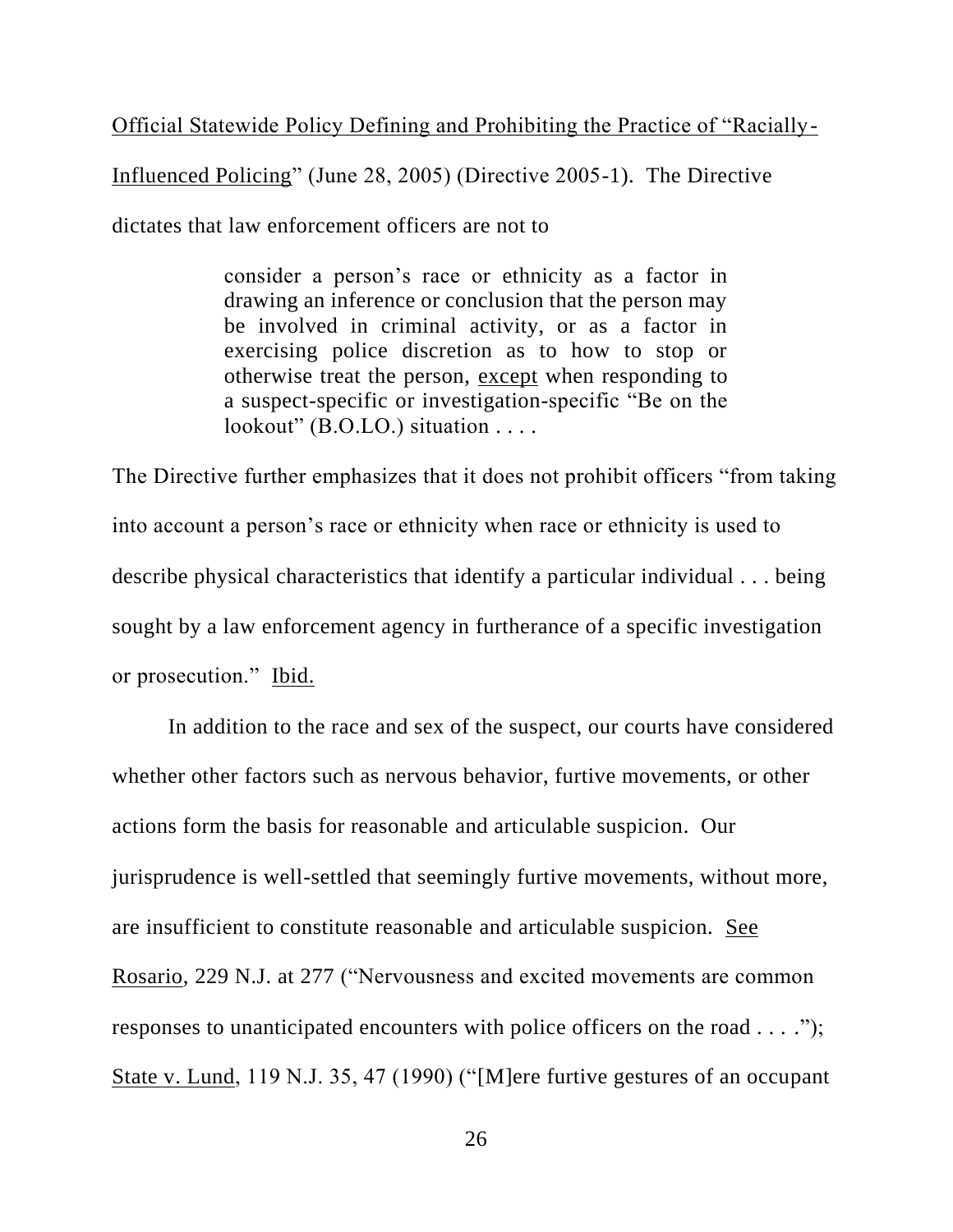of an automobile do not give rise to an articulable suspicion suggesting criminal activity." (quoting State v. Schlosser, 774 P.2d 1132, 1137 (Utah 1989))).

Similarly, when circumstances are not otherwise suspicious, "[a] person's failure to make eye contact with the police does not change that." State v. Stampone, 341 N.J. Super. 247, 252 (App. Div. 2001); see also United States v. Foster, 824 F.3d 84, 93 (4th Cir. 2016) (noting that lack of eye contact is an "ambiguous indicator" that "may still contribute to a finding of reasonable suspicion" but that courts are "hesitant" to weigh heavily "because it is no more likely to be an indicator of suspiciousness than a show of respect and an attempt to avoid confrontation." (quotation omitted)); United States v. Hernandez-Alvarado, 891 F.2d 1414, 1419 n.6 (9th Cir. 1989) ("[A]voidance of eye contact has been deemed an inappropriate factor to consider unless special circumstances make innocent avoidance of eye contact improbable.") (alteration and quotation omitted); United States v. Smith, 799 F.2d 704, 707 (11th Cir. 1986) (finding the defendant-driver's failure to look at a patrol car to be "fully consistent with cautious driving" that "in no way gives rise to a reasonable suspicion of illegal activity either alone or in combination with the other circumstances surrounding the stop").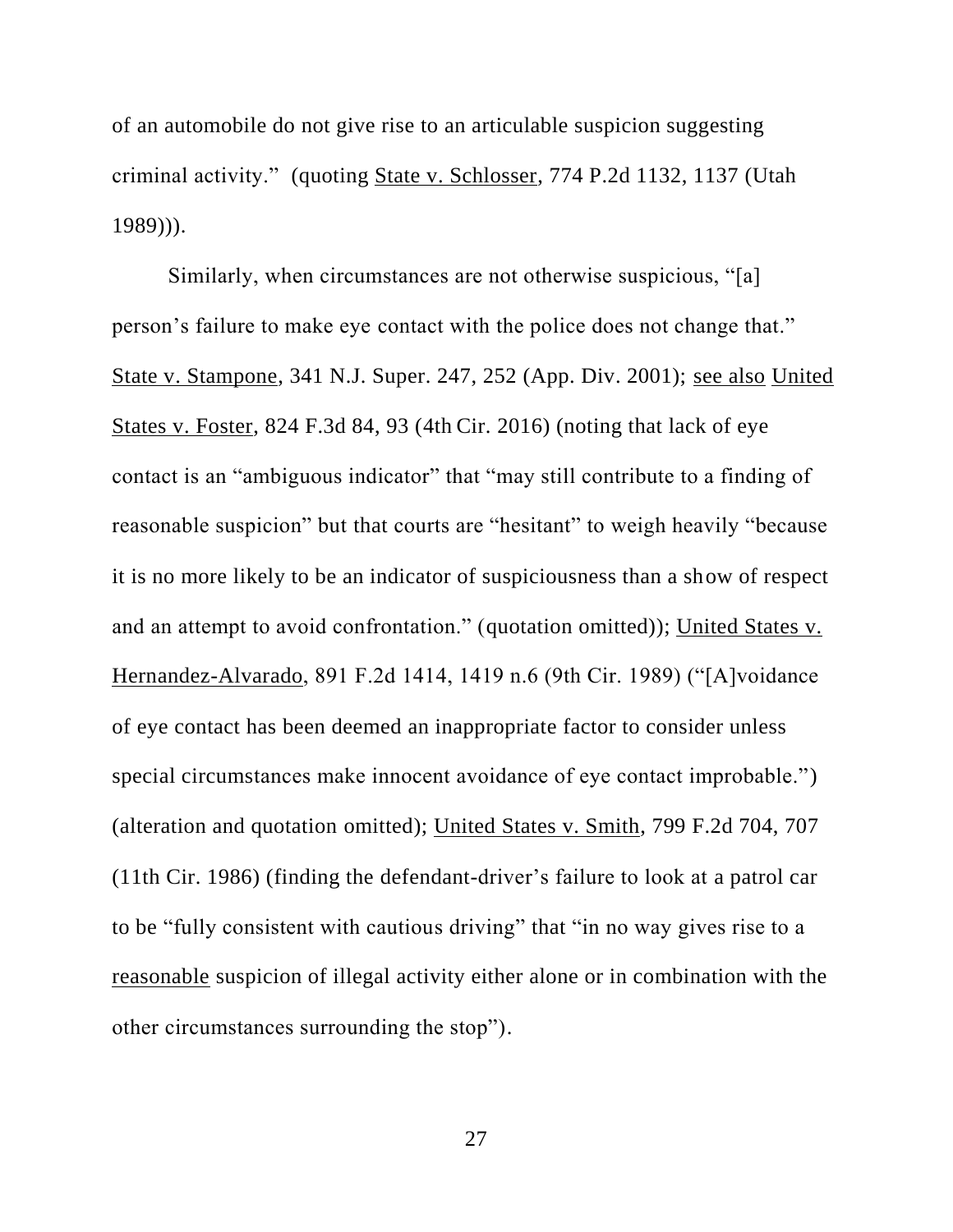In sum, the totality of the circumstances of the encounter must be considered in a very fact-sensitive analysis to determine whether officers objectively possessed reasonable and articulable suspicion to conduct an investigatory stop. State v. Gamble, 218 N.J. 412, 431 (2014); Pineiro, 181 N.J. at 22.

### V.

Applying those principles to the present case and taking into account the totality of the circumstances, we do not find that the information Sergeant Horan possessed at the time of the motor-vehicle stop constituted reasonable and articulable suspicion.

Sergeant Horan testified that he "believe[d] that the entirety of the initial dispatch" stated that there were "two suspects described as Black males, one with a handgun." Certainly, race and sex -- when taken together with other, discrete factors -- can support reasonable and articulable suspicion. But here, the initial description did not provide any additional physical descriptions such as the suspects' approximate heights, weights, ages, clothing worn, mode of transportation, or any other identifying feature that would differentiate the two Black male suspects from any other Black men in New Jersey. That vague description, quite frankly, was "descriptive of nothing." See Caldwell, 158 N.J. at 468 (Handler, J., concurring). If that description alone were sufficient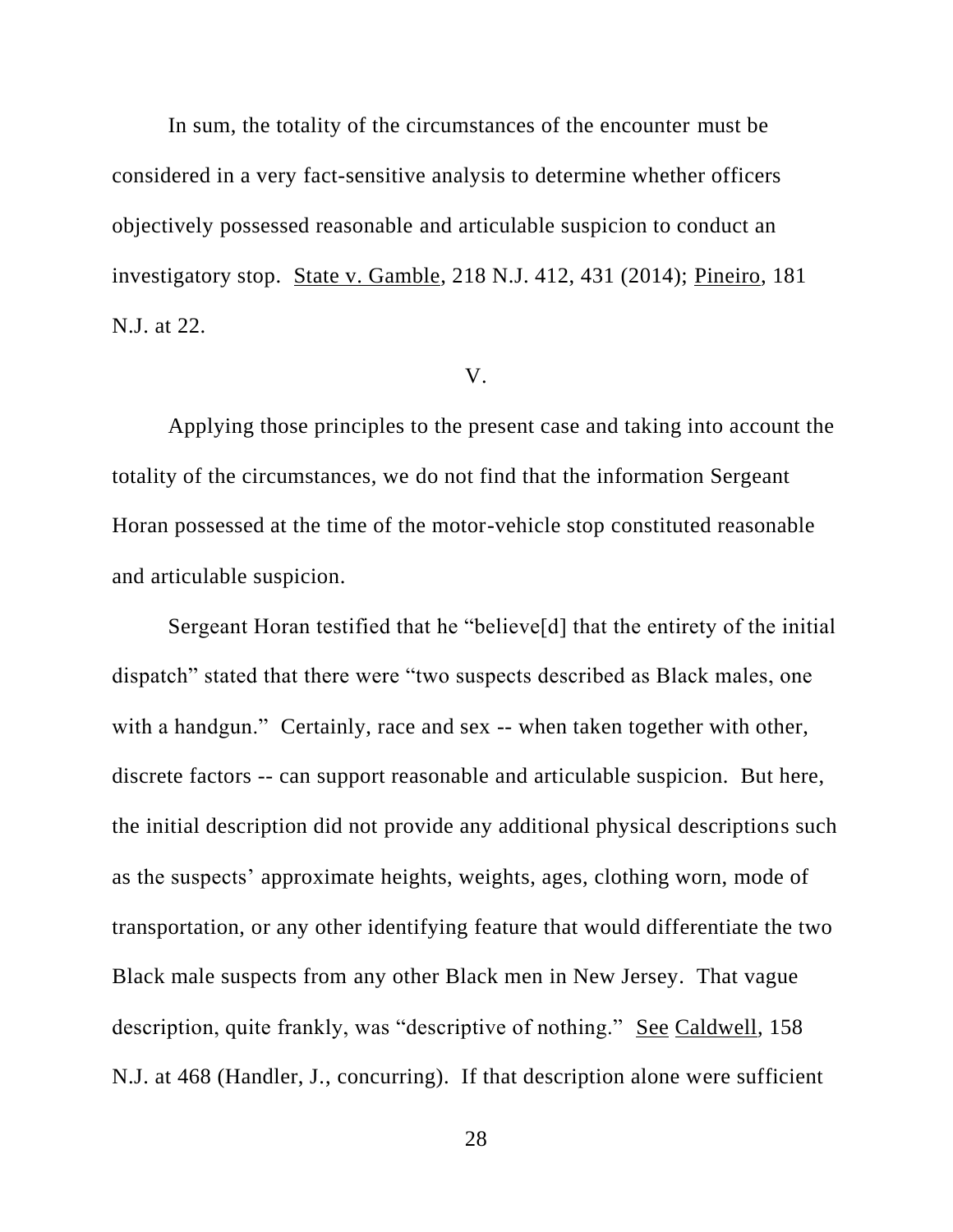to allow police to conduct an investigatory stop of defendants' vehicle, then law enforcement officers would have been permitted to stop every Black man within a reasonable radius of the robbery. Such a generic description that encompasses each and every man belonging to a particular race cannot, without more, meet the constitutional threshold of individualized reasonable suspicion.

And the radio dispatch indicated that the store was robbed by two Black men. Sergeant Horan testified that upon seeing three Black males in the vehicle, he inferred that the third was the getaway driver. While Sergeant Horan's inference was reasonable, with the dearth of information available at the time regarding the suspects, it could easily be argued that police would have also been able to stop a single Black man in a car, or on foot, based on the assumption that the robbery suspects split up after the crime. The reality is that the ambiguous nature of the description could have resulted in Black men in any configuration and using any mode of transportation being stopped because the only descriptors of the suspects were race and sex.

Even Sergeant Horan testified that the only information he could confirm based on the initial report was the race and sex of the vehicle's occupants during the following exchange with the prosecutor: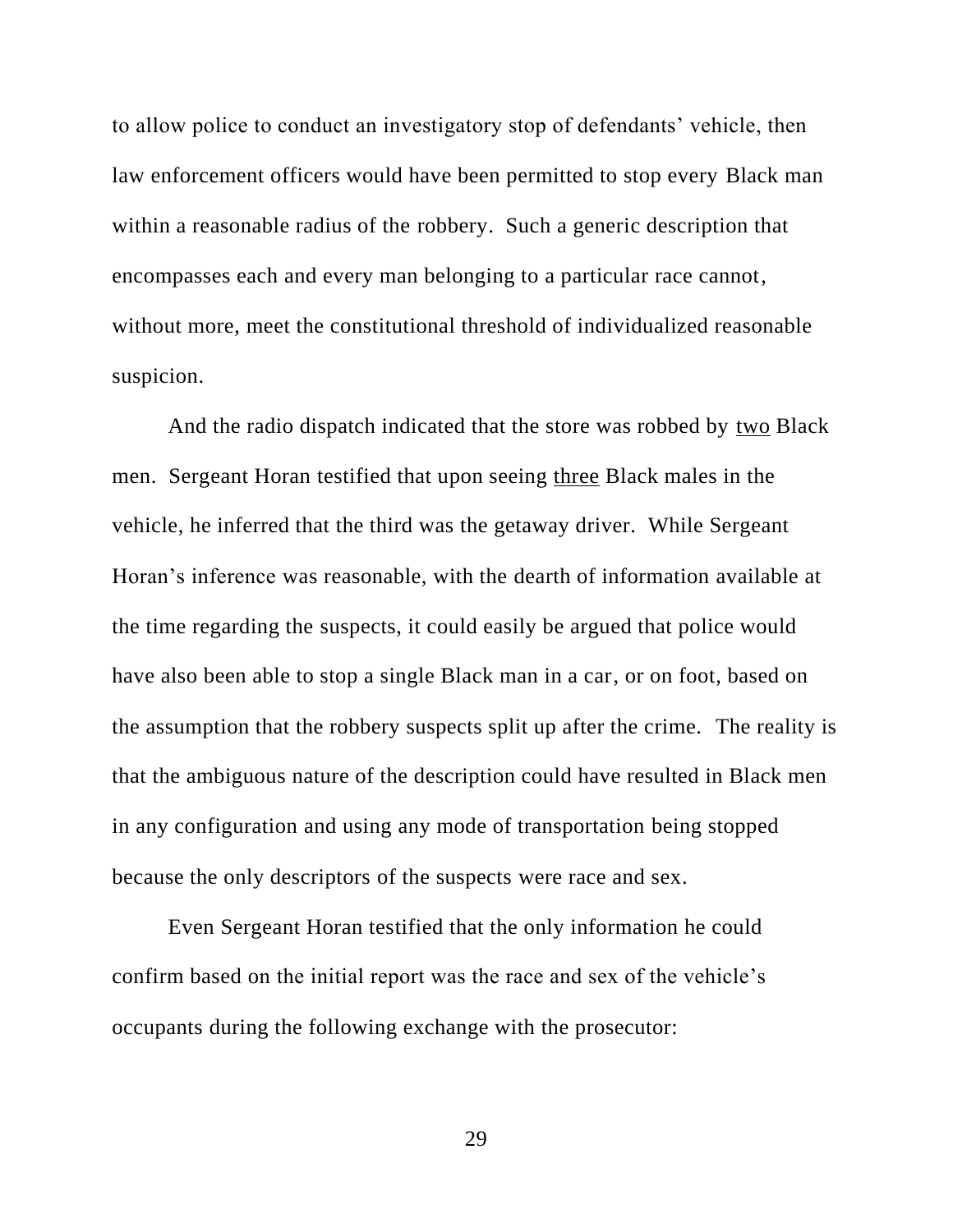PROSECUTOR: And when you walked up, were you able to confirm any other part of the description in regard to the transmissions that you received from dispatch?

SERGEANT HORAN: Other than all three occupants being male, Black and the clothing, there was nothing else to confirm.

Although Sergeant Horan mentioned the clothing, he testified that as he approached the vehicle after executing the stop, "[a]n officer at the scene relayed information that the suspects were wearing dark or black clothing or jackets." Information acquired after a stop cannot retroactively serve as the basis for the stop. For constitutional purposes, what matters is the information Horan possessed when he activated his overhead lights and pulled the car over. At that point, as discussed, he did not have a description of the clothing worn by the robbery suspects. He also did not know that the car had been reported stolen. All he knew was that the suspects were Black men.

That brings us to the other factors that the State argues contribute to a finding of reasonable suspicion based on the totality of the circumstances. Sergeant Horan testified that when he shined the spotlight on defendants' car and illuminated the interior, the three men did not react at all. He recalled that, as he observed defendants for a second or two, "[a]ll three heads remained straight ahead, focused on their path. No squinting, ducking,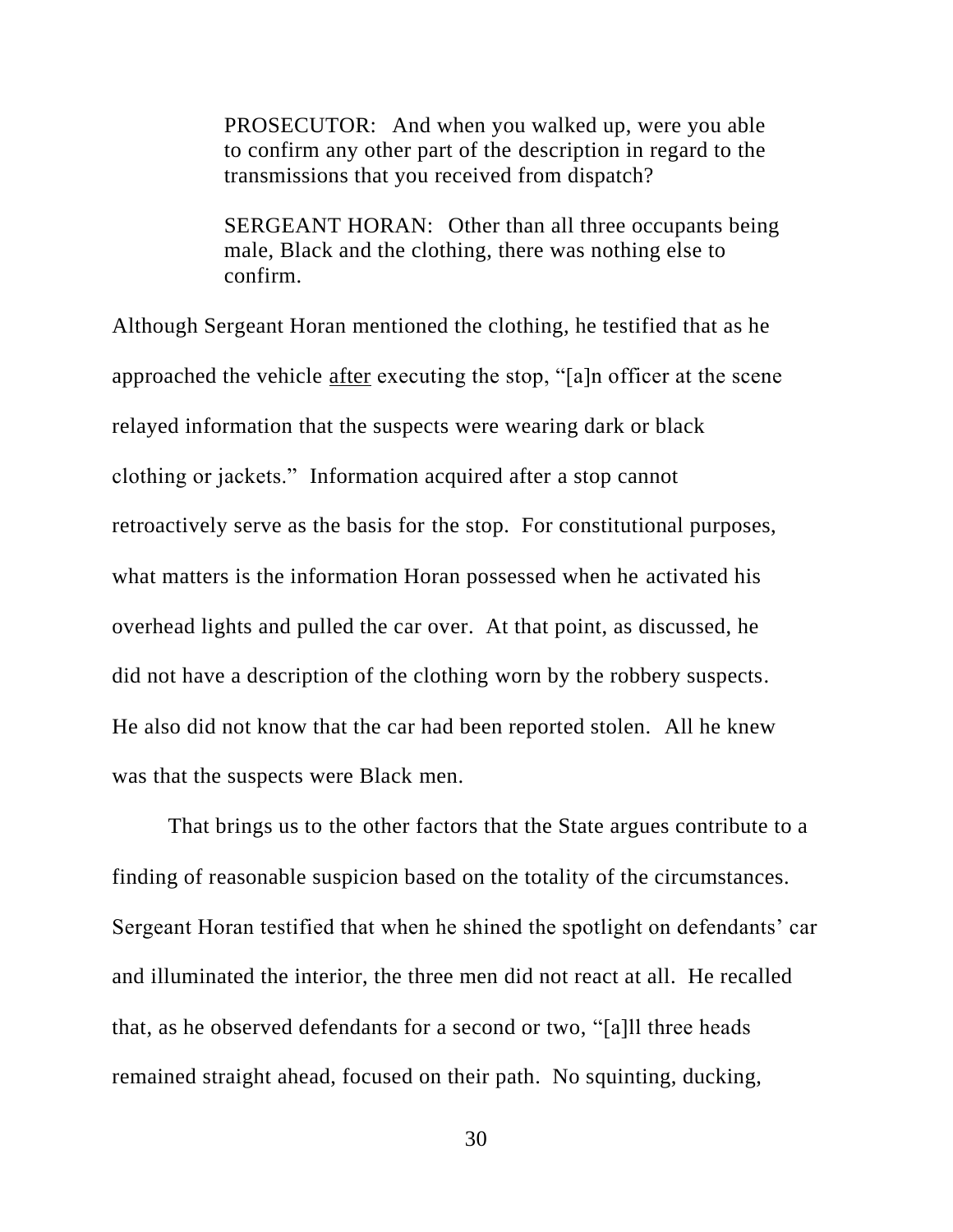shielding their eyes, which is, in my experience, uncommon." The State argued that Sergeant Horan's use of his patrol car's spotlight and defendants' behavior in response is critical to our analysis. The State even conceded at oral argument that without defendants' non-reaction to the spotlight, it would be very difficult to argue that reasonable suspicion existed prior to the stop.

As this Court and many other courts have recognized, nervous behavior or lack of eye contact with police cannot drive the reasonable suspicion analysis given the wide range of behavior exhibited by many different people for varying reasons while in the presence of police. See Rosario, 229 N.J. at 277. In some cases, a defendant's alarmed reaction is asserted as justification for a stop, but in other cases, a defendant's non-reaction is argued to form the basis for reasonable suspicion. See, e.g., United States v. Escamilla, 560 F.2d 1229, 1233 (5th Cir. 1977) (explaining that the defendants' decision not to "acknowledge the officers' presence" cannot play any role in reasonable suspicion, in part because it would conflict with the court's previous holding that repeated glances at officers were suspicious and "would put the officers in a classic 'heads I win, tails you lose' position"); cf. United States v. Sokolow, 490 U.S. 1, 13 (1989) (Marshall, J., dissenting) (noting that law enforcement profiles of drug couriers have a "chameleon-like way of adapting to any particular set of observations" (quotation omitted)). In short, whatever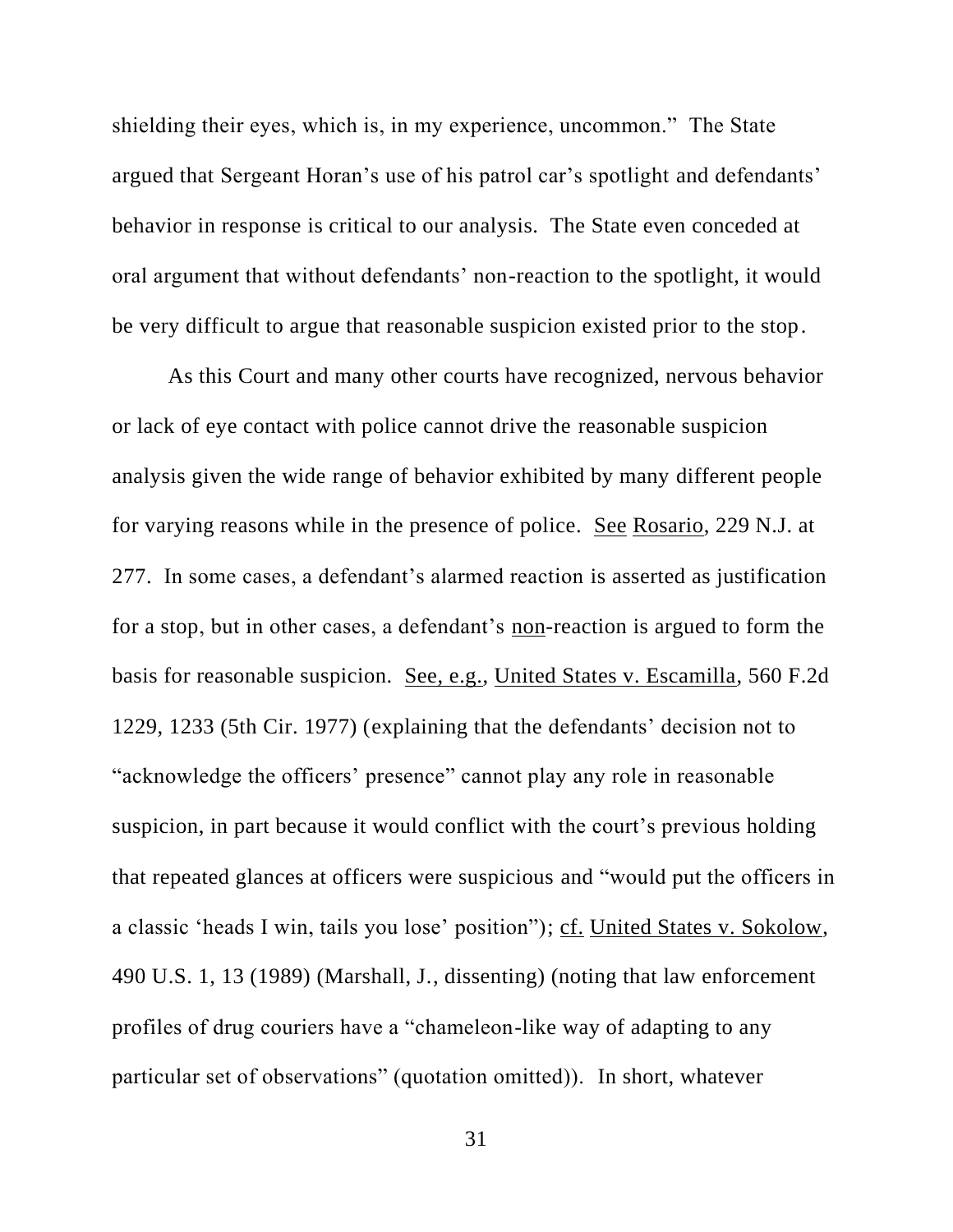individuals may do -- whether they do nothing, something, or anything in between -- the behavior can be argued to be suspicious.

Thus, as with race and sex, a suspect's conduct can be a factor, but when the conduct in question is an ambiguous indicator of involvement in criminal activity and subject to many different interpretations, that conduct cannot alone form the basis for reasonable suspicion.

Even considering the closeness of Sergeant Horan's encounter with defendants in terms of spatial and temporal proximity to the robbery does not add significantly to the analysis of whether the stop was lawful. Horan was approximately three-quarters of a mile from the 7-Eleven when he spotted defendants' vehicle traveling away from the store and executed the stop. The record is unclear as to precisely when the robbery occurred. Sergeant Horan testified that he heard the radio dispatch regarding the robbery "just around midnight" or "a quarter after midnight" when dispatch indicated that the robbery "just happened." Horan then testified that he encountered defendants' vehicle approximately three minutes after receiving the dispatch.

The State argues that the timing of the robbery is clear because dispatch used the term "just" in describing when the robbery occurred. Certainly, at some point after the robbery someone in the 7-Eleven called 9-1-1, but we do not know when that was in relation to when the robbery occurred and when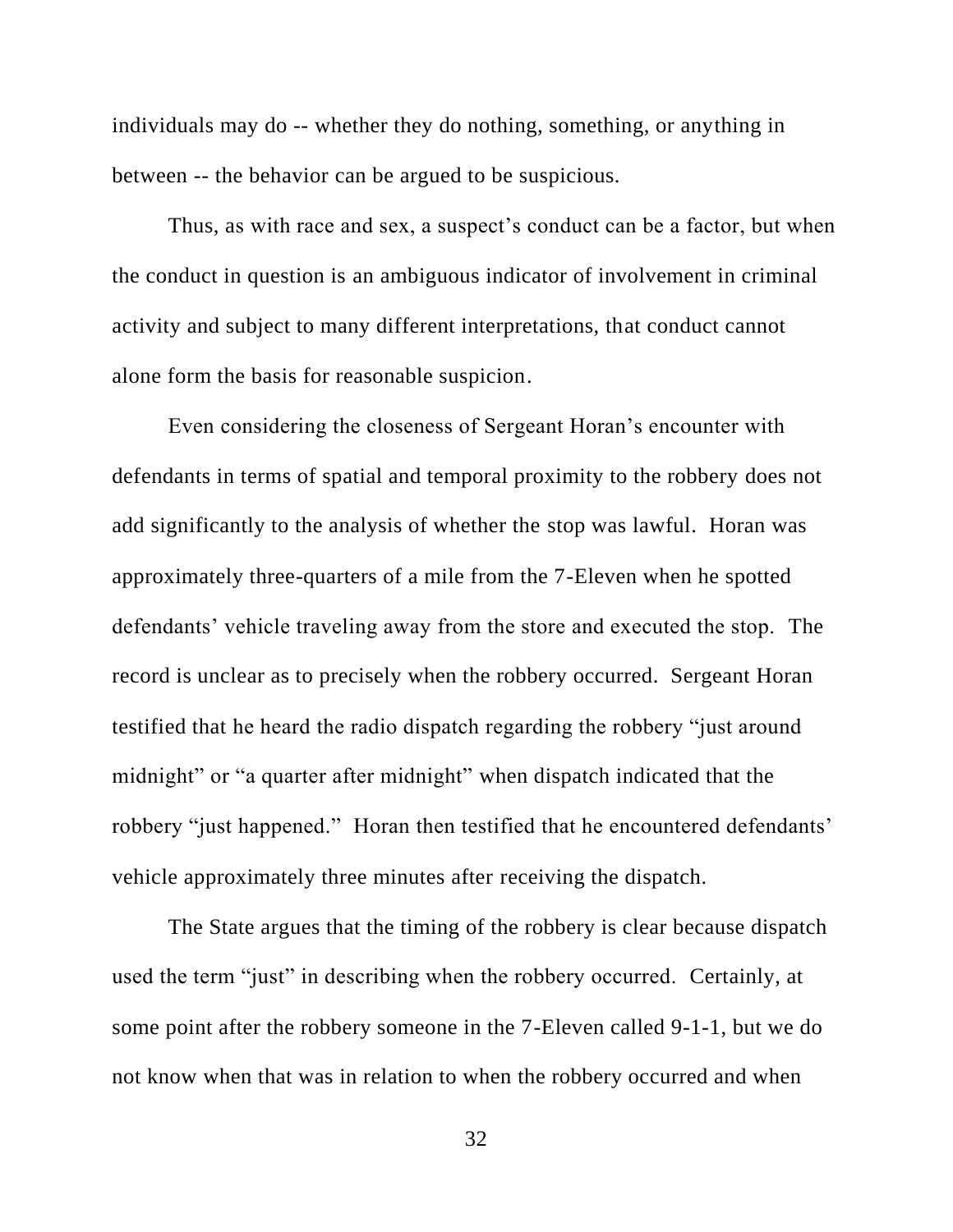dispatch alerted police. In this case, a matter of minutes makes a difference given the area in which the suspects could reasonably be expected to be after the commission of the robbery. Again, proximity in terms of time and place can certainly be factors in determining whether reasonable suspicion existed. On this record, however, where the 7-Eleven was located on a roadway close to a major interstate highway and the record is unclear as to when the robbery actually occurred, the asserted proximity in time and place is not sufficient to support the finding of reasonable suspicion.

Finally, we note that the non-specific and non-individualized factors asserted here do not add up to a totality of circumstances analysis upon which reasonable suspicion can be found. "Zero plus zero will always equal zero. To conclude otherwise is to lend significance to 'circumstances [which] describe a very large category of presumably innocent travelers' and subject them to 'virtually random seizures.'" State v. Morgan, 539 N.W.2d 887, 897 (Wis. 1995) (Abrahamson, J., dissenting) (alteration in original) (quoting Reid v. Georgia, 448 U.S. 438, 441 (1980)).

In this case, Sergeant Horan, with his years of experience, had a hunch. That, however, is not the standard. The information Horan possessed did not amount to objectively reasonable and articulable suspicion, so the motion to suppress should have been granted.